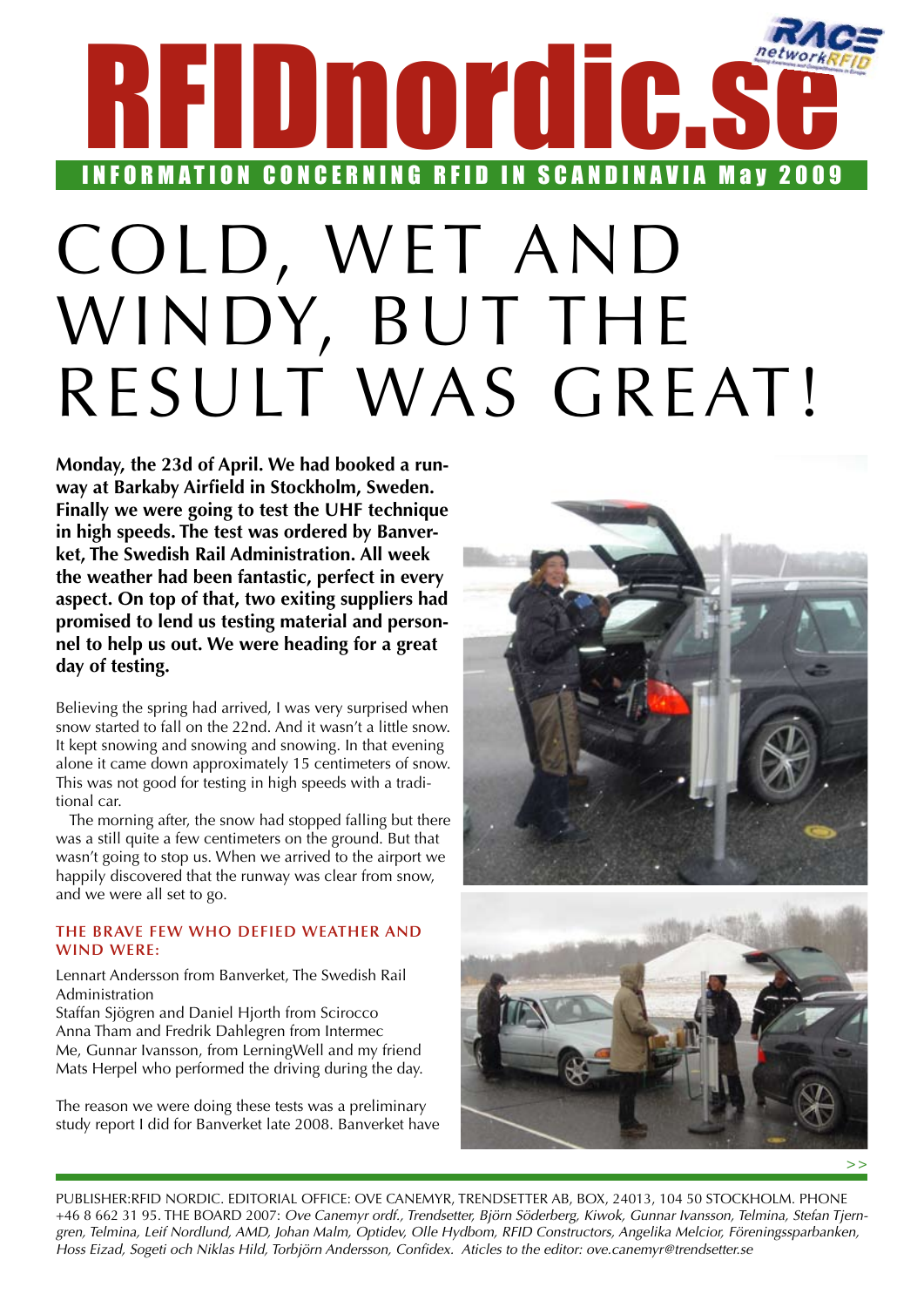# RFID.nordic.se



- **Pag[e 1](#page-0-0) Cold, wet and windy, but the result was great!**
- **Page 3 [CONTACTLESS PAYMENT](#page-2-0)  [STICKER CERTIFIED BY](#page-2-0) [MASTERCARD TO LEADING](#page-2-0) [BANKS IN THE UNITED](#page-2-0) [STATES AND](#page-2-0) EUROPE**
- **Page 4 [RFID-enabled item-level](#page-3-0)  [inventory management](#page-3-0)  [system](#page-3-0) for retail  [promotions](#page-3-0)**
- **Page 6 [A Case for Books & RFID](#page-5-0)**
- **Page 7 [Future logistics](#page-6-0)  [concept increases](#page-6-0)  [transport](#page-6-0) security**
- **Page 8 RFID [at China UnionPay](#page-7-0)**
- **Page 9 [RFID Quality](#page-8-0)  [Measurement](#page-8-0)**
- **Page 10 [ABB avoids](#page-9-0) shipment erors [with RFID](#page-9-0)  [technology](#page-9-0)**
- **Page 11 LONDON UNDERGROUND  [use Confidex Ironside](#page-10-0) [Tag on Escalators](#page-10-0)**
- **Page 13 [UPM Raflatac 's RFID](#page-12-0) tags [ensure smoth](#page-12-0) car ferry  [travelling in Hailuoto](#page-12-0)**
- **Page 14 [State of Hawaii](#page-13-0)   [Department](#page-13-0) of [Agriculture and Hawaii](#page-13-0)  [Farm Bureau](#page-13-0) use RFID**
- **Page 16 [Asset Management,](#page-15-0)  Trac [king and Tracing](#page-15-0)  [and Suply Chain –](#page-15-0) [Transparenc y with RFID](#page-15-0)**

**Page 20 [UPM Raflatac](#page-19-0) and Blue [Spark Technologies](#page-19-0) PARTNERTO DRIVE BATTERY [asisted passive RFID](#page-19-0)  [research](#page-19-0)**

**Page 21 [MEMBERS](#page-20-0)**

to any higher speeds than 155 km/h before having to step on the brakes.

We tried different speed intervals with one to three tags attached to the car and we also tested different distances between the car and the antenna (approximately 3 m seemed optimal). The results showed that we could easily read at least three tags with 1.5 m apart in speeds over 155 km/h with 96 bits EPC identity. However, in order to read the EPC code, the tags UID and using full user memory, we had to keep the speed down to about 100 km/h.

We didn't experience any difference worth mentioning in the performance of reader equipment from the different fabrics, but we did notice substantial differences in the tags. Only one of the four types we tried could manage speeds above 70 km/h.

All we needed now was a "top speed" and since we couldn't drive the car any faster we needed help. At that time a couple of policeman riding motorcycles entered the field for some training. We asked if they could help

us to get a peak rate in the score card. "We would love to help you, but unfortunately this isn't any weather for high speeds on two wheels" Well, some other time then.

However, I feel confident to say that I believe that we should be able to read the EPC code on a single tag in speeds over 200 km/ h. If using more than one tag, I believe we could do it in speeds over 170 km/h, using good transponders and correctly adjusted equipment.

![](_page_1_Picture_22.jpeg)

*For additional information please contact: Gunnar Ivansson LearningWell Stockholm AB +46 70 332 84 70 gunnar.ivansson@learningwell.se*

![](_page_1_Picture_24.jpeg)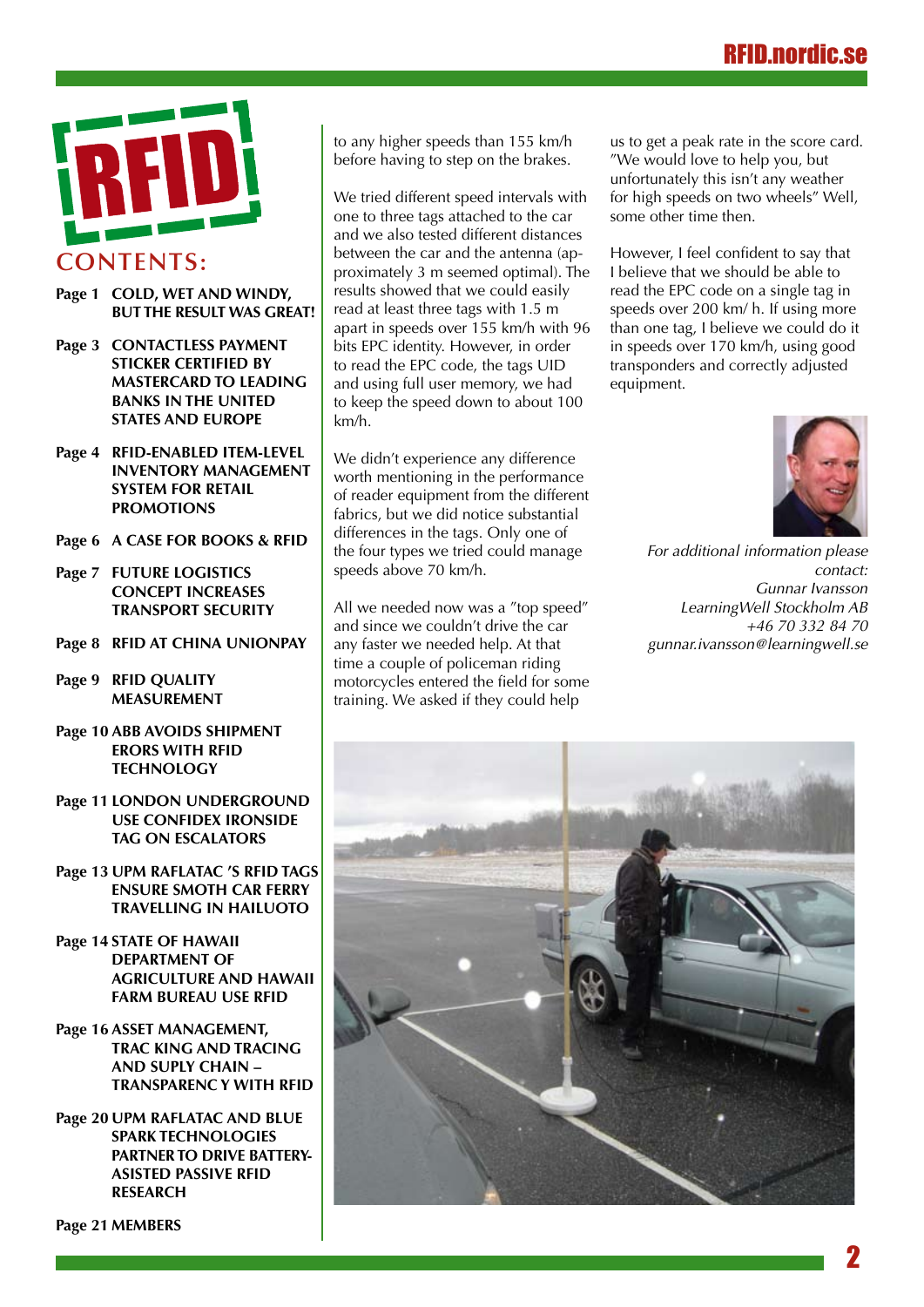# <span id="page-2-0"></span>CONTACTLESS PAYMENT STICKER CERTIFIED BY MASTERCARD TO LEADING BANKS IN THE UNITED STATES AND EUROPE

**Oberthur Technologies,deploys its FlyBuy contactless stickers to three banks internationally, including one of the largest card issuers in the United States. The sticker is the latest evolution in Oberthur Technologies' pioneering work into the development of contactless payment and form factors. approved and developed in cooperation with MasterCard, OberthuTechnologies' FlyBuy Sticker offers end users a fast, convenient and innovative way to pay.** 

The sticker is a contactless payment device that can be attached to any surface including a mobile phone, PDA, MP3 player or key ring, allowing the end user to choose their very own personalized payment device. To pay, the user simply needs to place the device with the Sticker attached in front of the contactless reader. It can be used as a normal payment card at any Point-of-Sale terminal accepting contactless. Tested in pilots internationally, the FlyBuy Sticker is designed to work with existing business models, and can be personalized on any standard contactless equipment. With quick time-to-market, the FlyBuy Sticker enables issuers to add contactless payment capabilities to any existing mobile device, independent of handset type or model. The FlyBuy Sticker upgrades products already in circulation and provides a costeffective solution to assist issuers in increasing market share for low-value payment transactions. The sticker's unique design makes it a powerful branding tool to solve the 'top of the wallet' challenge faced by issuers globally.

"Contactless stickers offer the next step to make PayPass the favorite payment method for consumers" comments Art Kranzley, Chief Emerging Technology Officer MasterCard Worldwide, "The FlyBuy Sticker offers real benefits not only to Master-Card merchants in terms of both transaction volumes and reduced waiting times in line,

but it also enables consumers to tap and go on any mobile phone, PDA, or MP3 player. This can have a significant effect on purchasing behavior, offering advantages for the payment industry as a whole in the medium term." "As the number one provider of contactless payment cards in the U.S., Oberthur continues to focus on product innovation," says Martin Ferenczi, Managing Director of the Americas Region for the Card Systems Division of Oberthur Technologies. "The Flybuy Sticker has drawn immediate interest from U.S. banks as their customers insist on easier and more convenient ways to pay."

"We chose Oberthur's sticker technology as the only real mobile payment solution available today for mass deployment that works with all existing handsets" commented Beat Stocker,

wed

CEO of Switzerland-based issuer, Aduno-Gruppe.

The FlyBuy Sticker offers issuers the possibility to mass deploy contactless payment technology to their customers in a format tailored to the individual taste of the cardholder. With three issuers already shipping the sticker in Europe and the United States, and several new pilot projects launched in other regions, the volume issuance of Oberthur Technologies' FlyBuy Sticker is underway.

*For further information please contact: Matthew Stroud Telephone: +33 1 47 85 58 06*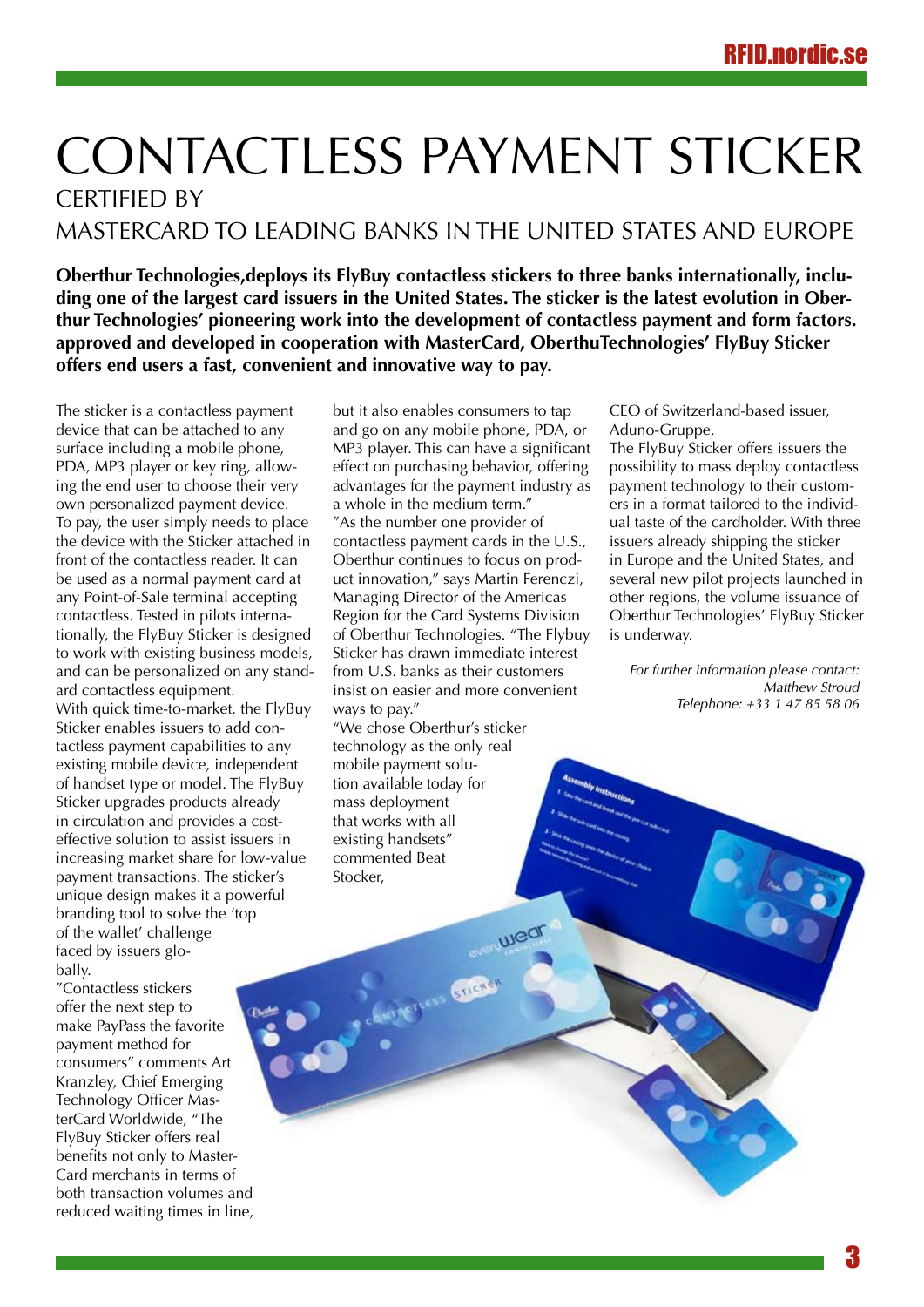# <span id="page-3-0"></span>RFID-enabled item-level inventory management system for retail promotions

**UPM Raflatac, Seeonic and Alliance, a RockTenn company, announce the deployment of a new generation of Alliance's MAXRPM™, an inventory management system for retail promotional items that uses RFID technology to provide retailers and manufacturers with real-time business insights of retail promotion performance at the item level.**

The solution, an industry first, pairs a free-standing, RFID-enabled MAXRPM ™ retail display, developed, built and sold by Alliance, with Seeonic's SmartWatch™ service and UPM Raflatac UHF Gen2 DVD Spine tags, to create

actionable intelligence that business users can use to optimize the manufacturing, distribution, management and marketing of high margin promotional inventory such as entertainment DVDs.

While retailers have long used retail promotional displays to market entertainment DVDs and other promotional items, these units have never provided business intelligence, forcing staff to count inventory manually and increasing human error and labor costs. As a consequence, retailers have lacked access to accurate, timely data that would help them ensure stock availability, fine-tune ordering strategies and drive consumer products merchandising sales by making changes to product packaging or marketing strategies. Meanwhile, manufacturers have lacked data that would enable them to match production to consumer demand, anticipate

demand spikes and distribute inventory efficiently, while reducing production and logistics costs.

The new MAXRPM™ inventory management system solves these challenges by providing real-time, web-accessible data and analytical and modeling tools retailers and manufacturers can use to optimize and evolve production and sales strategies on a continuous

basis. In addition, the MAXRPM™ system provides leap-ahead benefits over disposable promotional displays. A free-standing, battery-powered and semi-permanent unit with intelligent shelves, the MAXRPM™ system functions autonomously, can be easily deployed in any retail environment and can be customized with new banners. As such,it provides retailers with a versatile, reusable and environmentally

![](_page_3_Picture_9.jpeg)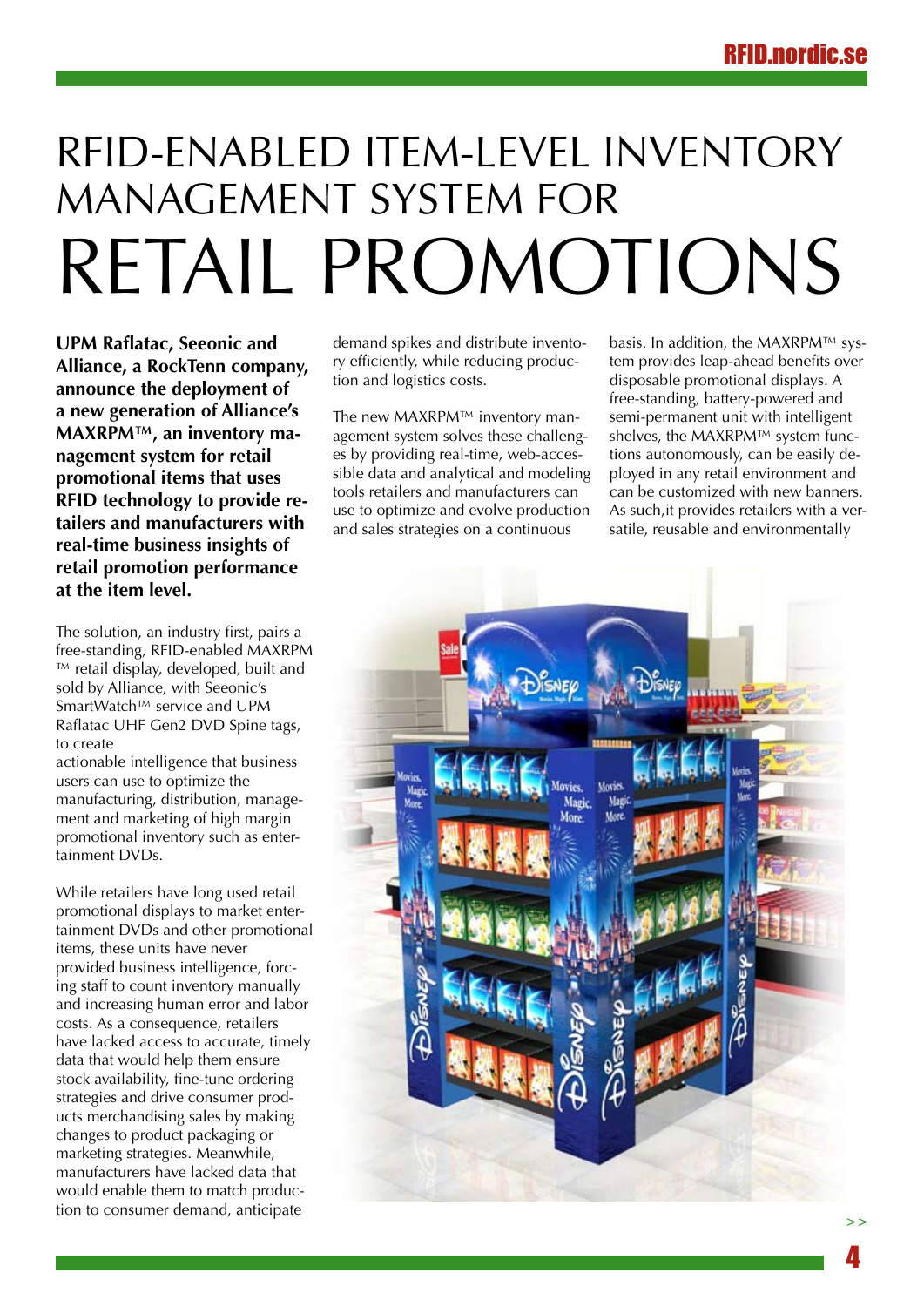# RFIN.nord

sustainable tool to showcase retail promotions, while measuring their success.

"RFID technology provides an unprecedented level of insight into consumer demand and behavior," says Jan Svoboda, Sales and Marketing Director, Americas, RFID, UPM Raflatac. "The business intelligence provided by the MAXRPM™ system improves the ability of manufacturers and retailers to collaborate on forecasting demand, maximizing product sales and perstore revenues."

such as visiting stores at specific times to receive special offers or merchandise giveaways.

"The MAXRPM™ system provides business users with resources that take the guesswork out of inventory management," says Harley Feldman, President and CTO, Seeonic. "The Seeonic platform allows manufacturers and retailers to make informed decisions about production and ordering and adapt instantly to changing conditions."

*"The MAXRPM™ system provides business users with resources that take the guesswork out of inventory management"*

The MAXRPM™ system contains an embedded inventory management system that uses SightWare™, an electronic module with an UHF Gen2 RFID reader to read RFID-tagged merchandise stored on display shelves. This data is captured in real-time and communicated wirelessly to a secure, web-accessible business intelligence service and relational database, Smart-Watch™, hosted by Seeonic. Smart-Watch™ provides powerful analytical and modeling tools, SmartPlan™, to help business users track and manage inventory and reduce out-of-stocks. The MAXRPM™ system can also be paired with RFID-enabled loyalty cards to motivate consumer behavior,

The MAXRPM™ display system is currently installed at the Sam M. Walton College of Business RFID Research Center at the University of Arkansas as

part of the global leading retail test center. "Our research studies have demonstrated that retailers achieved a 16 percent reduction in product out-of-stocks with merchandise identified and tracked using RFID EPC technology," says Dr. Bill Hardgrave, Director of the RFID Research Center and Executive Director of the Information Technology Research Institute.

*"Manufacturers and retailers have long known that they have a short window of time to drive sales of new product releases before prices fall"*

"In addition, RFID-enabled stores were 63 percent more effective in replenishing out-of-stock products than control stores not equipped with the technology. Essentially, this meant fewer total out-of-stock items and fewer occurrences of empty shelves when the merchandise was in the back room."

"Manufacturers and retailers have long known that they have a short window of time to drive sales of new product releases before prices fall," says Jim Einstein, Executive Vice President and General Manager, Alliance. "The MAXRPM™ system enables them to make the most of this 'golden hour,' delivering a superior customer experience and optimizing the sales of these important, high margin products."

*For further information please contact: Mr Jan Svoboda, Sales and Marketing Director, Americas, RFID, UPM Raflatac Tel. +1 805 312 4679 Mr Bill James, Vice President, Business Development, Seeonic, Inc. Tel. + 1 763 383 9360 Ms Kathy McGowan-Carnes, Director of Marketing, Alliance, a RockTenn company Tel. +1 973 610 2871*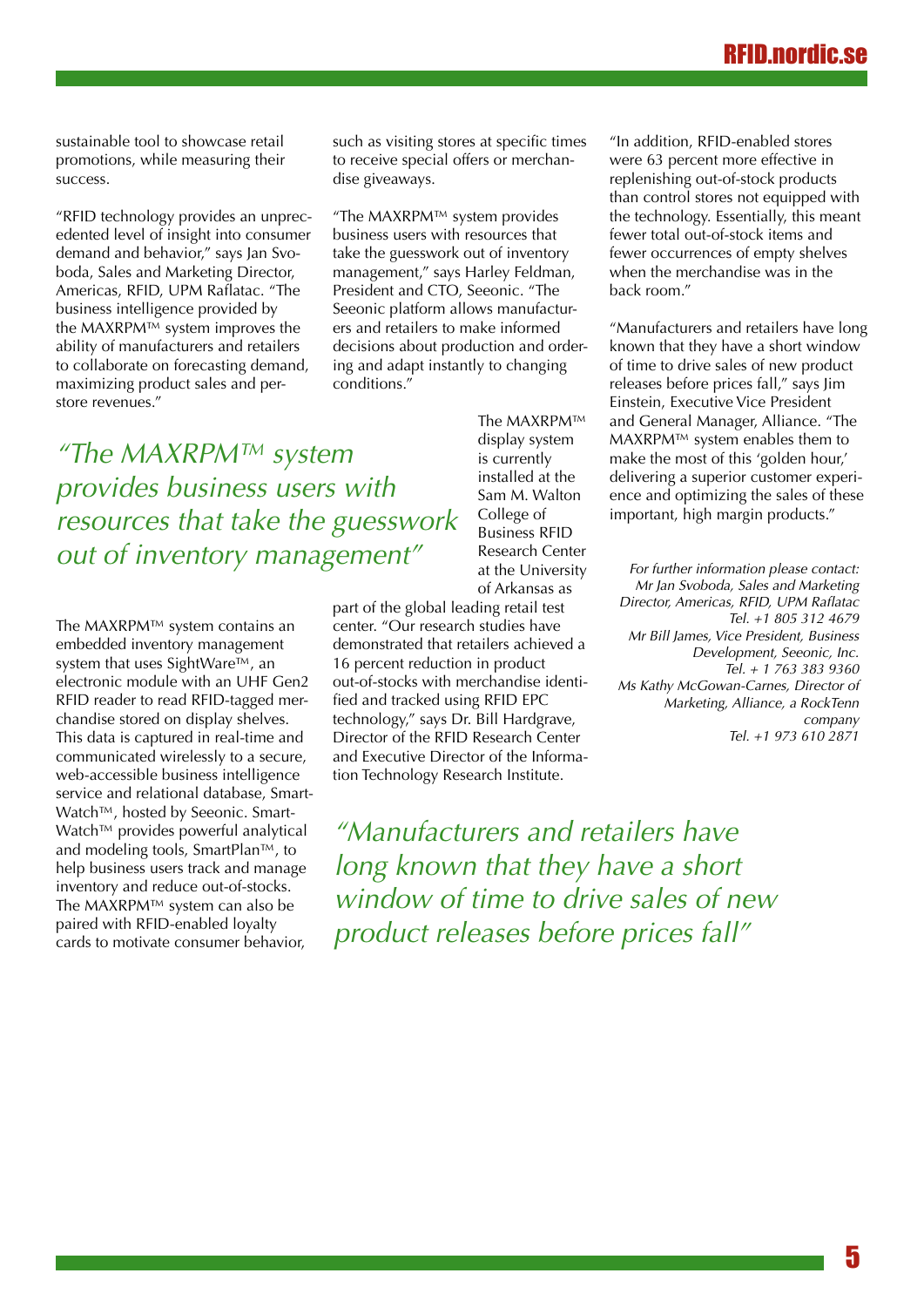# <span id="page-5-0"></span>A CASE FOR BOOKS and RFID

**Centraal Boekhuis in Culemborg, The Netherlands, has been the logistics partner in the Dutch book trade for more than 135 years, assuming a key position by bridging the publisher with book stores. Currently, during stocking at Centraal Boekhuis, the books are identified with a label printed and applied by Logopak 906 II TB labelling systems. This lift-label contains a bar code for the sorter, the price and additional information for use by the customer and the book stores.**

Logopak was approached by Centraal Boekhuis to meet their requirement of accurately printing and applying a label with an EPC Class 1 Generation 2 RFID tag, at a rate of 60 books per minute, inclusive of data verification. Additional requirements included a special data format, as well as an inmachine logfile creation. After a visit of an engineering team on-site, Logopak came up with a solution and with the help of Centraal Boekhuis built a mock-up of the production line at the headquarters outside Hamburg. "It was a very interesting experience", says Lars Thuring, Managing Director of Logopak Systems AB, Sweden, "as all involved were working close together to specify and test the system.". About 7000 RFID Tags later the system was successfully demonstrated and a decision for the next step, a field-test in the Netherlands was made. Labels are printed in real-time and ap-

plied at a rate of 60 books per minute. Labels are accurately applied utilising a telescoping applicator with blow-on

![](_page_5_Picture_5.jpeg)

technology without slowing the books through the sorting process. Accommodation for varying book heights of up to 80mm is incorporated into the Logopak labelling solution. Centraal Boekhuis has successfully run its six sorter lines utilising the reliable and robust Logopak 906-II TB print and apply labelling system since 2003. In addition to the six Logopak machines, five other Logopak systems are in use at Centraal Boekhuis for mail order labelling One of Centraal Boekhuis' most important customers is the book trade group BGN (Boek Handelsgroep Nederland), which is comprised of 42 stores including SELEXYZ stores. In 2006 BGN opened its first store utilising RFID-based technology in their logistics supply chain. Smartstore Selexyz Scheltema is located in Almere, The Netherlands. The RFID labels are manually applied to the books, which

proves to be very labour-intensive and is only feasible in a small number of SELEXYZ stores. From the onset it has been apparent that automated print and apply RFID labelling would ultimately need to be implemented in order to satisfy the growing number of books requiring the RFID tag. The field-test was held early in the 2008 with the RFID-enabled prototype replacing one of the Logopak 906-II labellers used normally. Two complete production runs were defined and executed, involving personnel, ITsystems, several thousand books and detailed test and verification process. "The results were above expectations and the next full-time RFID print-andapply systems from Logopak have been installed with more to follow."

*For further information please contact: Lars Thuring +46 709 67 84 70 Email: LThuring@Logopak.se*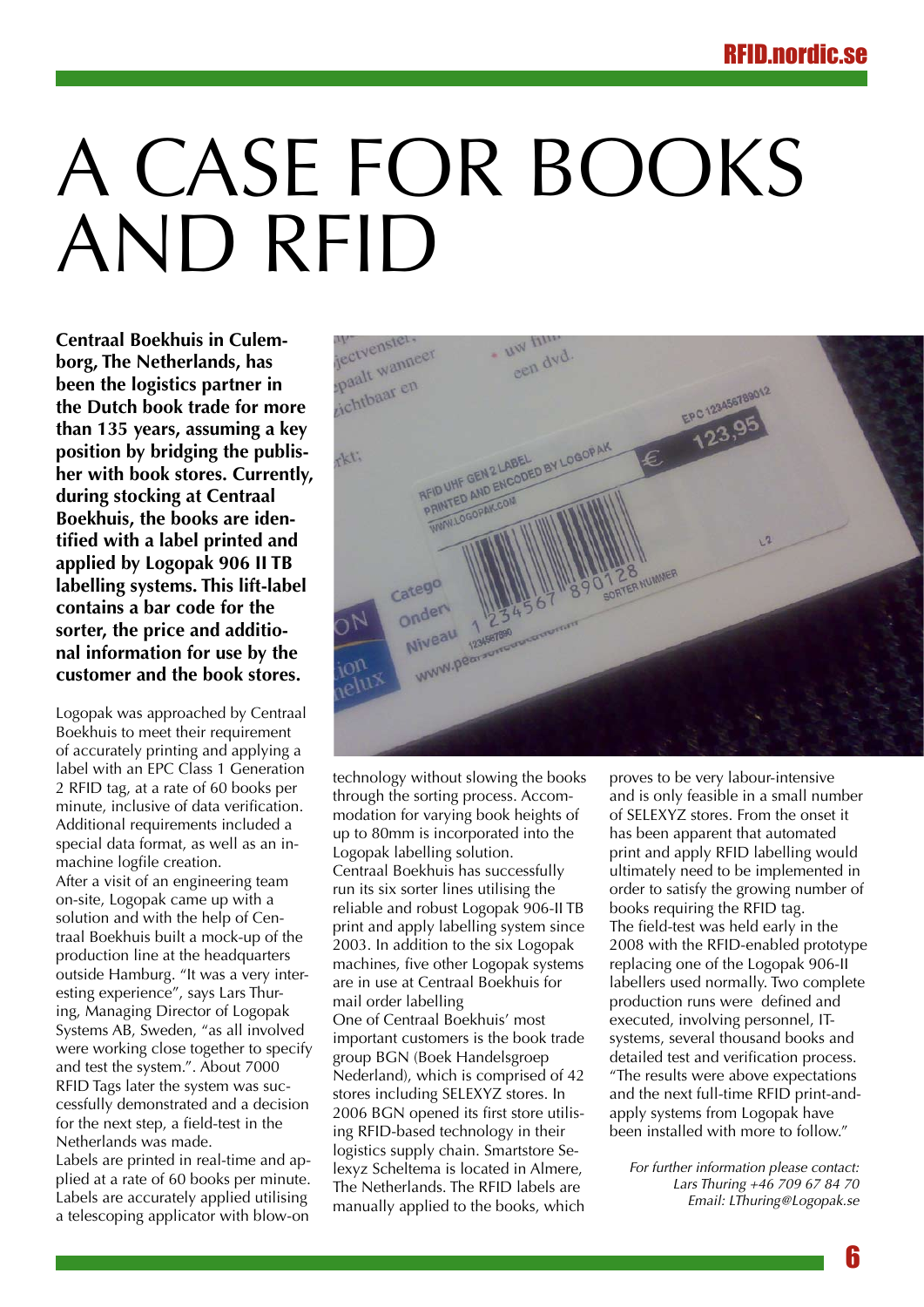# <span id="page-6-0"></span>FUTURE LOGISTICS CONCEPT increases transport security

**Ports play a critical role for the global goods trade. There is a clear long-term trend that the goods volumes passing through ports will increase in combination with new international security regulations, which involves major challenges to a port's daily operations. The transport system is characterized by a continuous need of information.** 

The information is often inadequate and it is received with varying delays due to extensive manual handling. There is a great need of finding new solutions that can make the goods flow more efficiently at the same time as new security requirements are met.

Presented with this challenge, the project "Secure and efficient transports through ports" was initiated and has been performed within the area of societal critical transports within the Security Arena at Lindholmen in Gothenburg. The logistics concept has been based on actual trailer transports between Volvo Logistics' cross-dock terminal and Stena Line's port terminal in Gothenburg, Sweden. The project has been coordinated by Volvo Technology and involved the Swedish Civil Contingencies Agency – MSB, the Swedish Customs authority, Stena Line, DSV Road and Wackfelts Åkeri. Starbright Consulting, previously Litium Mobile Applications, in cooperation with Savi Technology, delivered and implemented the RFID system to the project, which has been one of the basic prerequisites for improved information sharing.

In order to increase the security level, both truck and trailer are equipped with RFID-technology. In addition, the trailer is equipped with an electronic

![](_page_6_Picture_6.jpeg)

seal which is connected to GPS-tracking of the trailer. This implies that logistic stakeholders and the Customs authority receive transport status and potential unplanned events during the actual transport in real-time.

As the trailer departs the Volvo terminal, the trailer is information-wise connected to the truck by the means of an RFID reader mounted on the truck and an RFID tag on the trailer. The information is sent to Stena Line and the Customs in a standardized format providing the prerequisites to prepare the trailer's arrival to the port. If the information is correct at arrival, the driver is assigned a green lane into the port, which automatically identifies the transport units and opens the gate. This implies that the trailer does not need to be left unattended during check-in at the same time as the process into the port is streamlined. Through the on-board computer, the driver is notified of where the trailer shall be parked inside the port facility. When the truck exits the port, the truck is again identified by RFID and involved stakeholders are notified that the transport assignment is accomplished.

The concept shows that focus can be

spent on value adding activities instead of on waiting time at ports. During the project, the transport time was reduced by 25% concurrently as the period a trailer is left unattended was eliminated from previously adding up to 20% of the total transport time. By increased efficiency comes increased security since the possibilities for malicious activities such as smuggling can be reduced. The pilot project clearly indicates how problems with increasing needs of efficiency and security can be met in a way that supports all stakeholders; an approach which is necessary in order to attain end-to-end security.

The project was presented at ITS world congress in New York in 2008 and the results will be presented at the ITS world congress in Stockholm 2009.

*For more information, please contact: Hans Börjesson, CEO Starbright Consulting AB +46 36-15 00 04, hans.borjesson@starbright.se* 

> *Camilla Nyquist, Research Project Manager Volvo Technology AB +46 31-322 89 42, camilla.nyquist@volvo.com*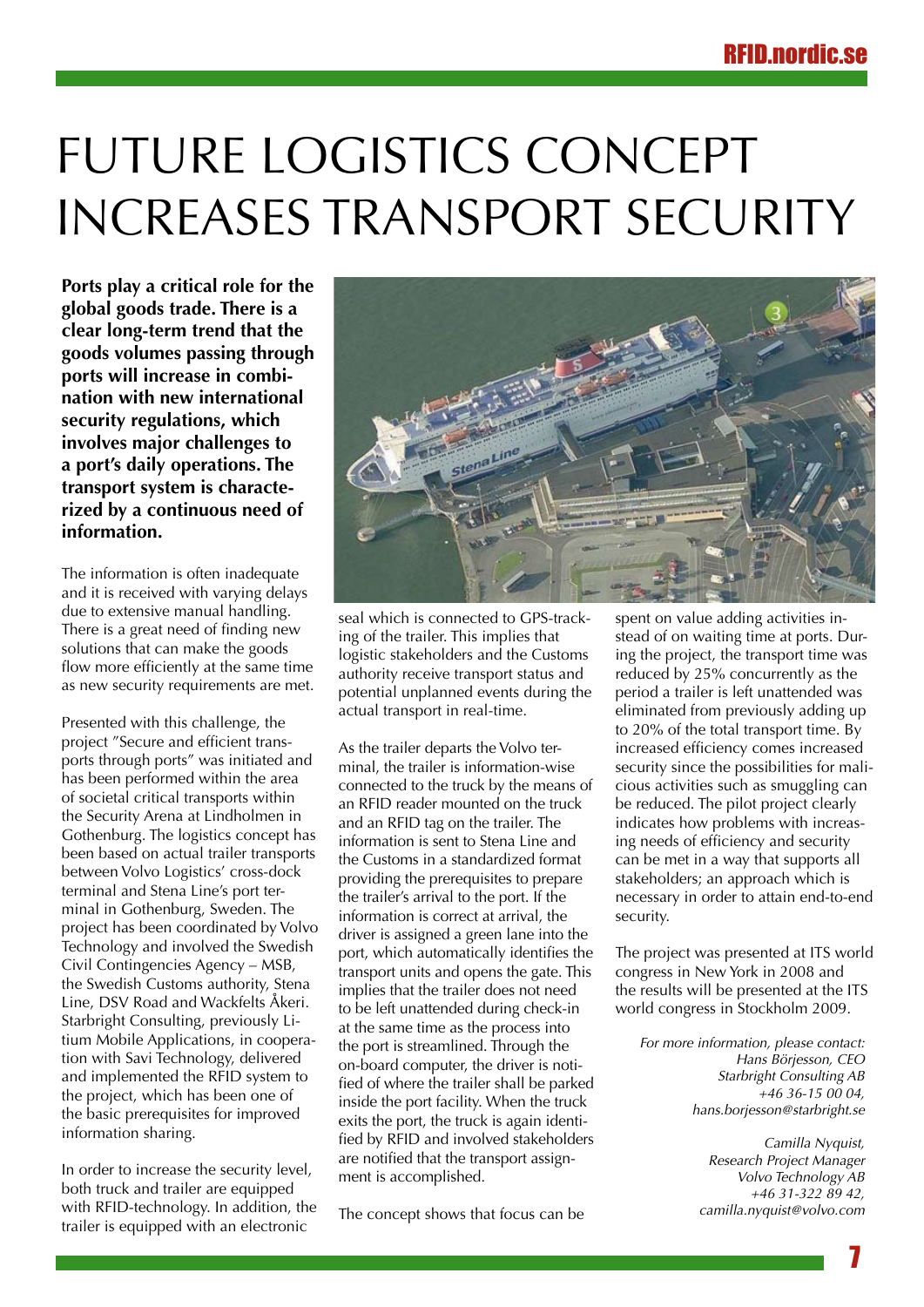# <span id="page-7-0"></span>RFID AT CHINA UNIONPAY

#### **Summary**

*The successful installation at the Head Quarter of China UnionPay has overcome the problems that hindered the organisation for many years.*

![](_page_7_Picture_4.jpeg)

*LR-3 Reader S1255 MarkTag*

The Head Quarter of China UnionPay (The Banking Association of China consists of all the banks operating in China) is located in the financial district of Shanghai CBD. Cytel installed a fully automatic LPR system when the complex was built a few years ago. To increase the security level, while not reducing the traffi c throughput during peak hours, Cytel added the latest TagMaster LR-3 readers to seamlessly integrate long range reading technology to the existing LPR system. With double verification on tags and license plates, the security greatly enhanced levels on both access controls to the property as well as the protection of the company vehicles, against unauthorized usage.

### **Business Benefit**

China UnionPay has a large fleet of company vehicles that are used for business purposes by various department/personnel. Before the TagMaster readers were installed, the organisation was unable to control the vehicle usage properly, since there was no identification of drivers apart from the record of entry and exit time of a particular vehicle. With the TagMaster readers and tags, the system can tell exactly which vehicle and tag combination entered or left the property at what time. It effectively prevents the unauthorised usage of company vehicle while, at the same time, increases

the security level of access to the property.

### **Solution**

TagMaster long range readers and tags are perfect products for vehicle and people identification. Unlike other products on the market, TagMaster readers have a very well defined and directive reading lobe to avoid misreads usually caused by side or back lobes. Thanks to the advanced frequency hopping technology, which is a unique feature of TagMaster readers, you get much less interference with other systems and it improves the reading range in a difficult environment. The highly developed technology by TagMaster guarantees excellent and reliable reading without dead spots in the defined reading lobe.

### **Conclusion**

The successful installation at the Head Quarter of China UnionPay has overcome the problems that hindered the organisation for many years. It sets an excellent example for companies with similar problems of vehicle management.

*For further information please contact: Bo Tiderman +46 8 632 19 50 Tagmaster*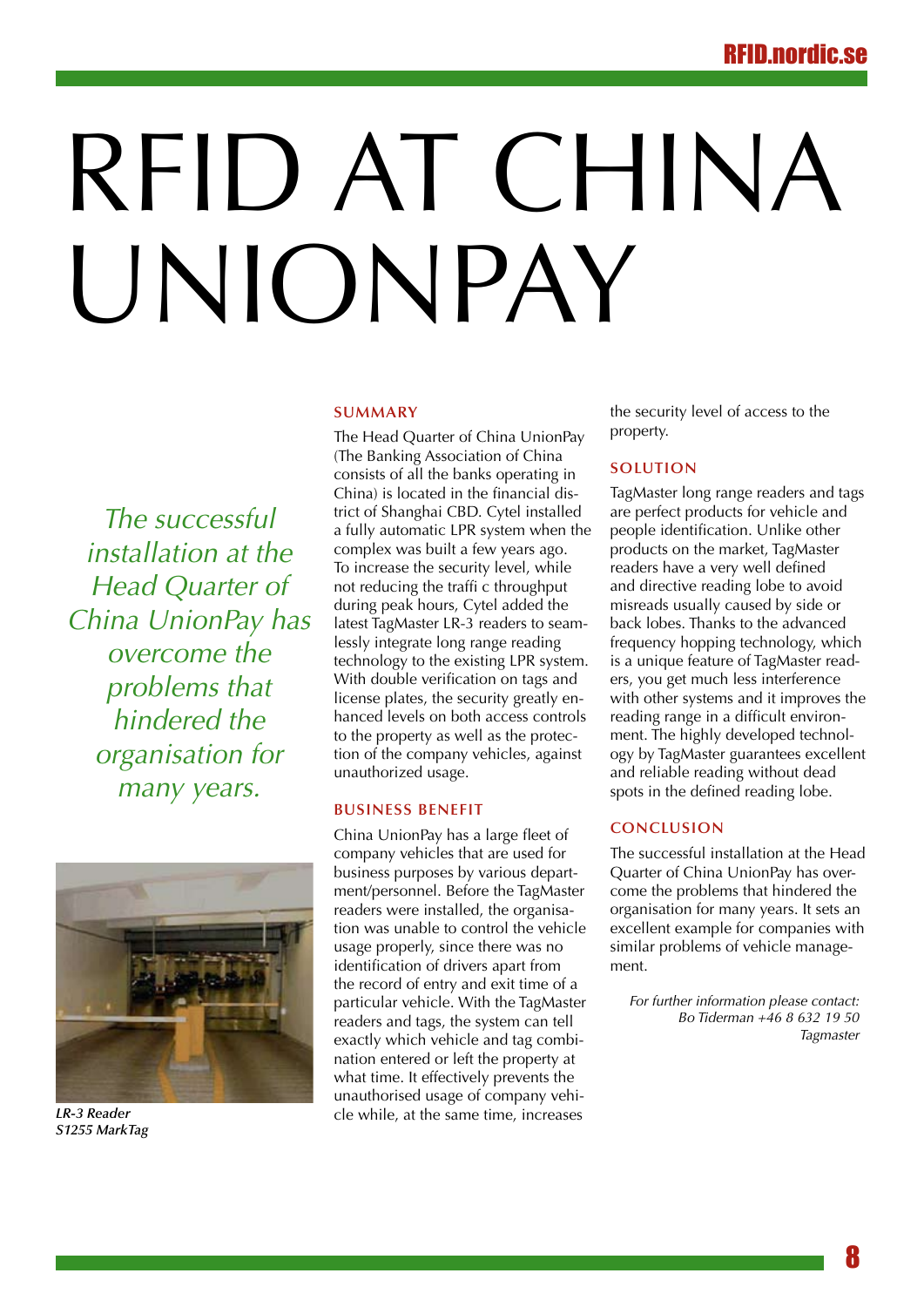# <span id="page-8-0"></span>RFID QUALITY MEASUREMENT

**The Logopak RFID Quality-Station offers a new possibility to ensure a high degree of safety when using RFID. For traditional labelling with barcodes, Logopak labellers offers an integrated barcode-scanner for quality control purposes. After the label has been applied the barcode is scanned and verified, thus giving an assurance of readability and positioning immediately. This stops faulty labels from being shipped to the customer and first being detected upon arrival.**

Through a consequent development of the Logopak labelling systems in the direction of RFID, the same option is now possible for automatic verification of RFID transponders using a RFID Quality-Station. The station can be placed next to a conveyor and verifies the readability of the applied RFID-tags. The readability is verified over a larger reading distance in the far-field range, which simulates the reading in a larger RFID reader-portal and enables an early detection of read failures on the tagged product / pallet. In co-operation with experts from Metro and Checkpoint Systems a procedure is being developed to allow for comparable quality measurements for various products and pallets. The intelligent evaluation of the readingresults results in a quality value, which can be saved for later uses.

"We plan to introduce the QS station

during mid-2009" says Lars Thuring, manager of Logopak Systems AB in Göteborg, Sweden, "and are proud to be able to offer another building block for our RFID- and barcode-systems." The RFID QS station will be compatible with the EPC Global UHF Class

1 Gen 2 transponders and support the GS1 standards.

> *For more information contact: Logopak Systems AB rfid@logopak.se +46 31 700 1230*

![](_page_8_Picture_8.jpeg)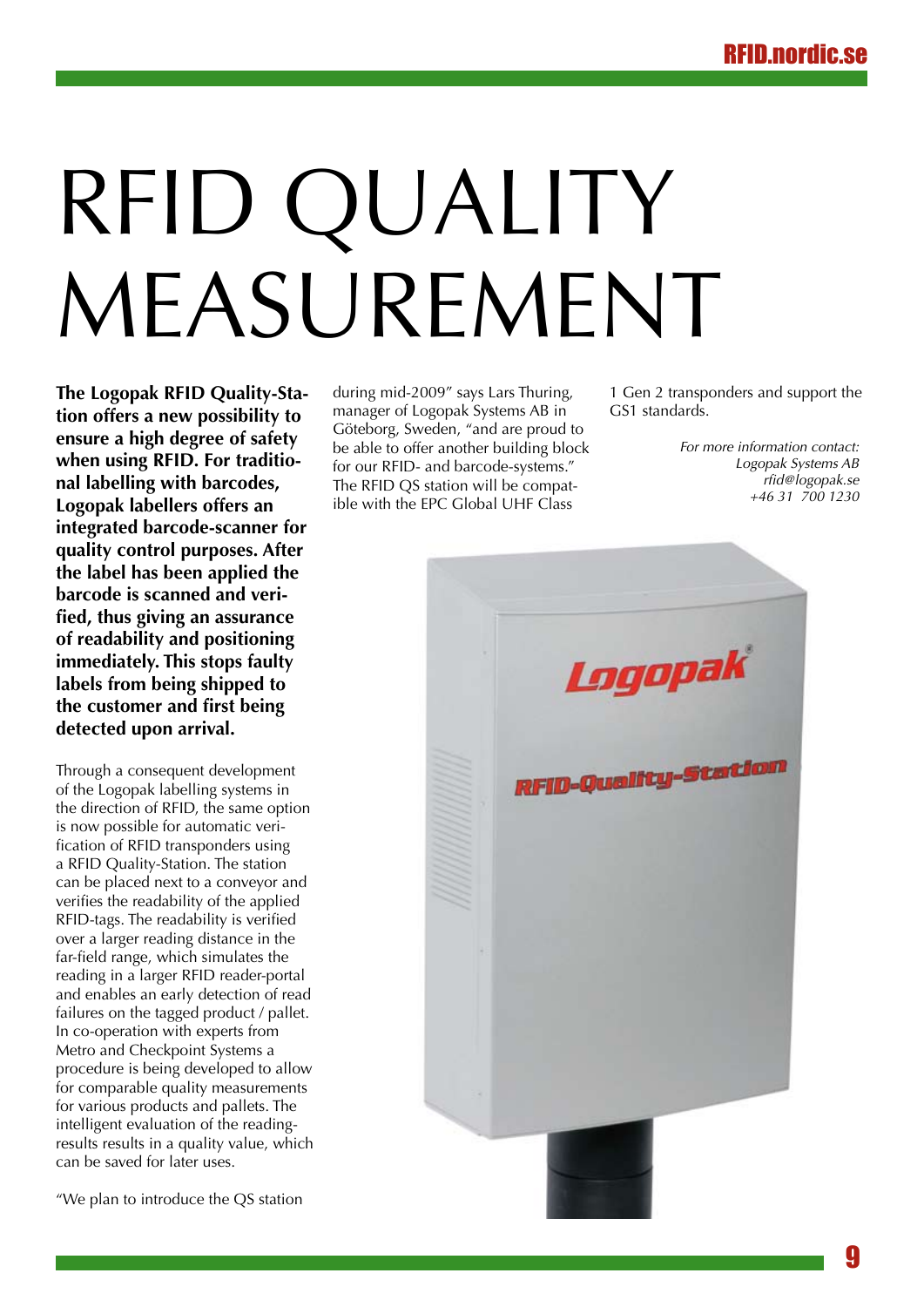<span id="page-9-0"></span>![](_page_9_Picture_1.jpeg)

*RFID gates by ABB's loading platforms.*

*Transport units are marked with RFID tags. The information system immediately raises the alarm when it detects a loading error.*

# ABB AVOIDS SHIPMENT ERRORS WITH RFID TECHNOLOGY

**RFID technology provides significant benefits to ABB Oy in the management of outbound goods streams. The system developed by Vilant Systems Oy prevents loading errors for consignments, and it records movements of goods automatically in the stock control system. When outbound consignments are loaded, there is a significant saving in floor space used, because it is no longer necessary to assemble goods in a consolidation area. Instead, goods-vehicle trailers can be used for storage. The automation in question covers around two million transactions per year.** 

The system used by ABB is based on RFID-reader gates situated by the loading platform, via which all transport units, belonging to the consignment and marked with adhesive RFID tags at the parcel level, are delivered. Vilant's RFID software is integrated with ABB's own SAP system.

In the SAP system, the registration number of the vehicle arriving for loading is recorded, after which Vilant Server 5 software controls the progress of the delivery automatically. Because the system knows what the consignment should include, the gate issues an error warning if there is an attempt to load the wrong goods onto a vehicle. Also, the gate will not even close until all goods belonging to a consignment have been loaded onto a goods vehicle. Thus, in practice it is impossible to make incorrect deliveries.

ABB has now been using pioneering RFID solutions since 2004. The application of RFID started with the control of re-usable plywood boxes then used in orders of standard raw materials. This system, which is still in use, is based on the fact that all boxes equipped with RFID tags travel through RFID gates both at the supplier and at the factory. An empty box leaving ABB's factory will trigger

off a material order at the supplier, and likewise the departure of a full box from the supplier will generate an electronic notice. When it arrives at the factory, a full box is recorded automatically in the SAP system in the stock control system.

ABB Oy's Head of Processes, Julle Ala-Lahti, has been pleased with the RFID applications provided by Vilant Systems Oy: "Vilant Systems took full responsibility of the implementation. Their consistent and rigorous approach revealed improvement potential in our material flow and offered prompt results."

ABB's systems are based on the Vilant Server 5 product family and Vilant Systems Oy's RFID hardware products. UPM Raflatacin RFID tags are used as identifiers.

*Contact details: Ville Kauppinen, Vilant Systems Oy, Tel.: +358 (0)50 328 8001, ville.kauppinen@vilant.com*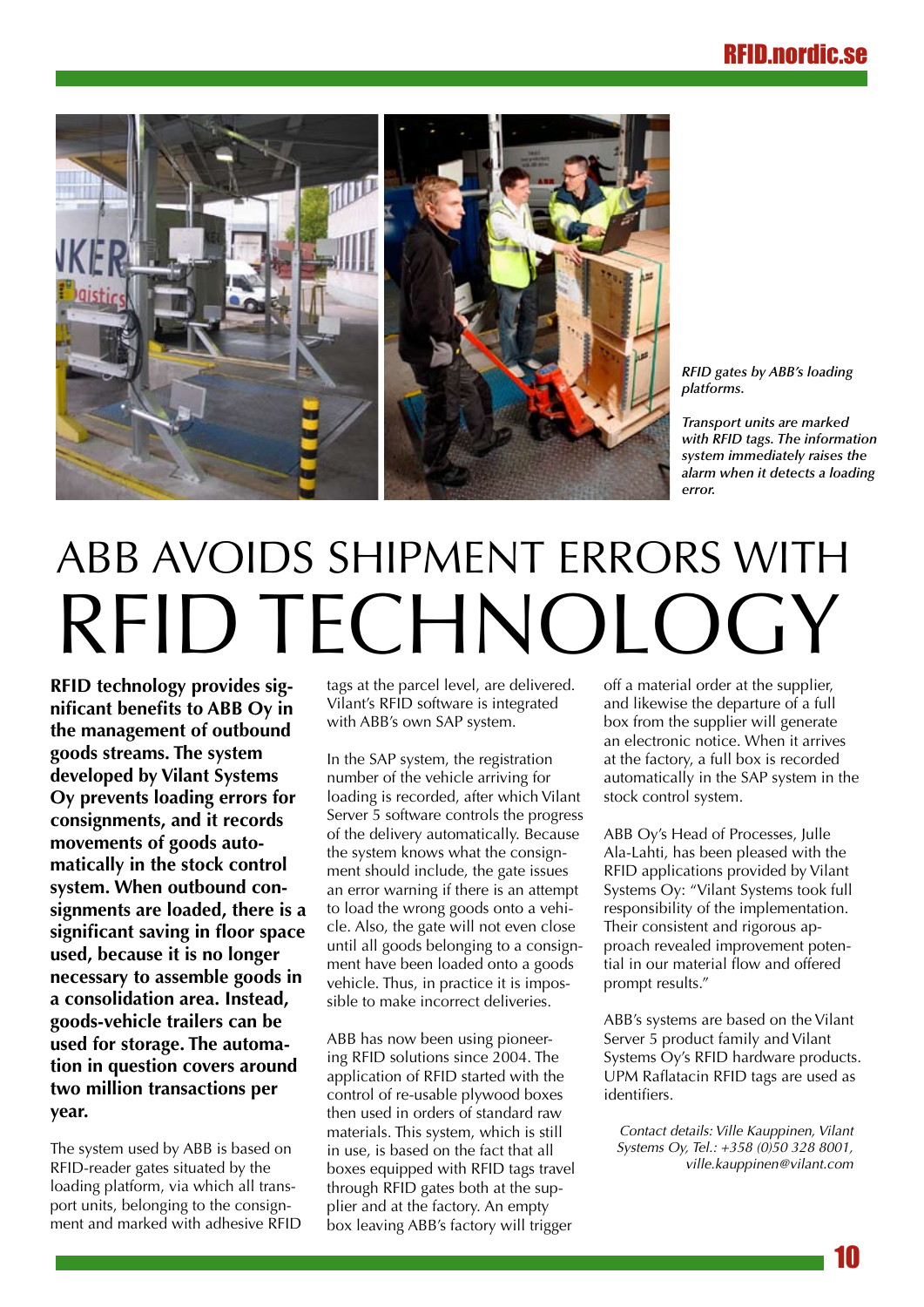![](_page_10_Picture_1.jpeg)

# <span id="page-10-0"></span>LONDON UNDERGROUND use Confidex Ironside TAG ON ESCALATORS

**Tampere, Finland – April 6th , 2009 – Confidex, a fast growing company with unique expertise in RFID design, manufacturing and engineering, today announced that it has shipped more than 10,000 of its Confidex Ironside UHF Gen2 Hard Tag to London Underground in the UK. The tags shipped via Confidex partner CoreRFID Ltd are to be used to improve escalator maintenance.**

Although Confidex has shipped Ironside tags to several customers in substantially larger volumes, the London Underground application is of great relevance to other escalator operators around the world. Maintenance and safety of escalators is important for Metro operators such as London Underground and for shopping malls and other public places.

The escalators of the London Underground carry more than three million passengers every day from the street to the platforms and back again. Most commuters and tourists don't give the travelling metal staircases a second thought; a fact that is a testament to the reliability of the system and the care taken over the maintenance of escalators. The steps that make up these escalators are subject to constant wear from the feet of passengers and from the mechanical movement on the

![](_page_10_Picture_6.jpeg)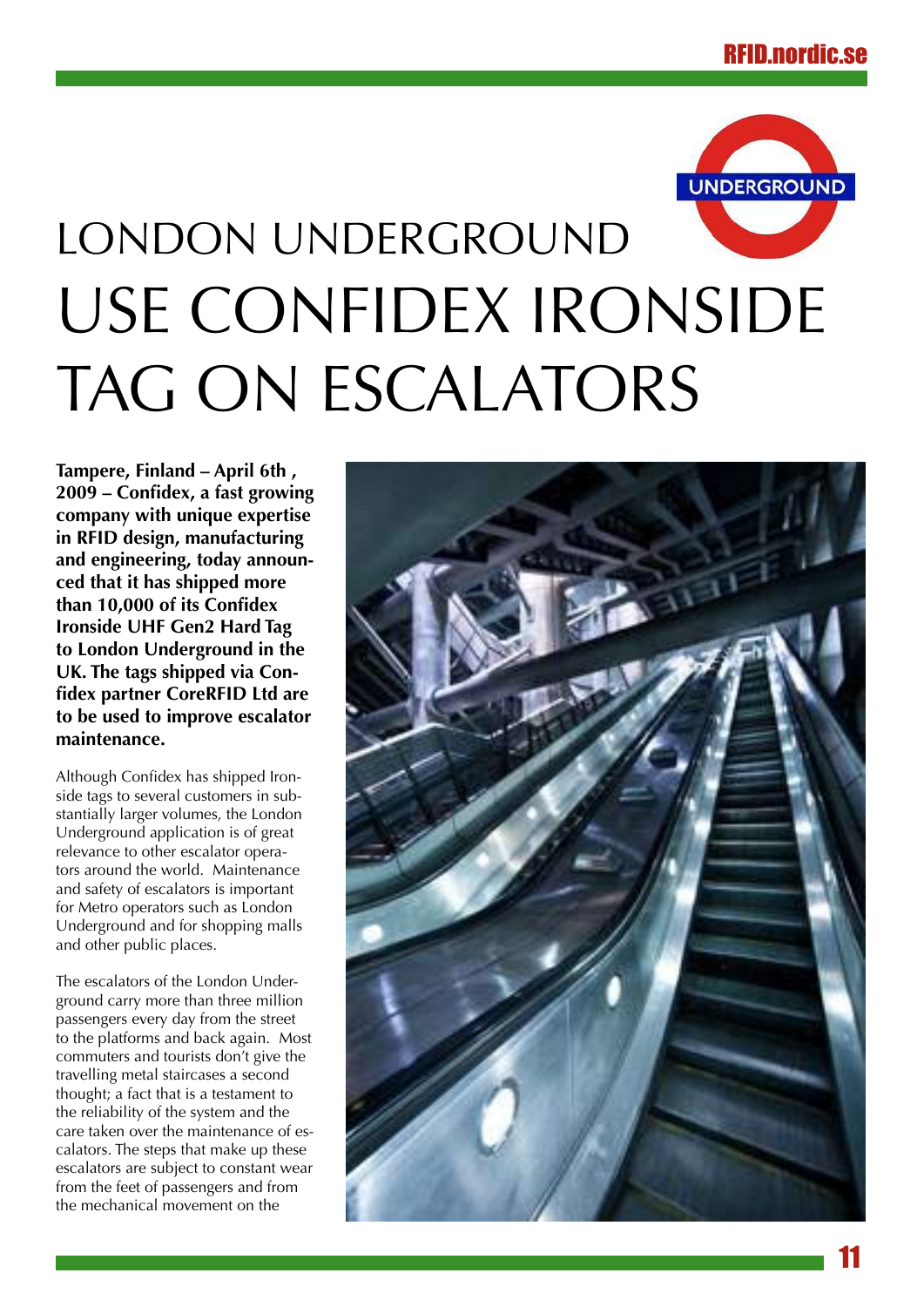# RFID.nordi

escalator track. A failure in an escalator step could cause serious injury. If an escalator step were to fail during rush hours, lives could be put at risk and serious disruption to travelers would result.

To prevent such an event, London Underground, has implemented an inspection / maintenance regime that ensures the structural integrity of every step is checked at least once during the course of every year. With almost 30,000 escalator steps, in almost 200 escalators, needing to be checked this requires significant effort by London Underground's engineering staff.

To address the need for faster, more accurate and more cost-efficient maintenance, London Underground decided to use RFID technology. They selected CoreRFID Ltd, based in Warrington, UK as their solutions provider and Confidex for their tag expertise company. A decision was made early on to use UHF Gen2 (ISO-18000-6C) technology as the only viable technology able to read tags attached on metal from a distance.

To address the need for faster, more accurate and more cost-efficient maintenance, London Underground decided to use RFID technology. They selected CoreRFID Ltd, based in Warrington, UK as their solutions provider and Confidex for their tag expertise company. A decision was made early on to use UHF Gen2 (ISO-18000-6C) technology as the only viable technology able to read tags attached on metal from a distance.

CoreRFID developed the "Step Tracking System" as the maintenance management solution. This uses PDA with RFID Reader (Nordic ID's PL3000 ruggedized hand held reader) mounted on a cradle beside the escalator and application software to read and write

![](_page_11_Picture_6.jpeg)

information on the tag. The choice of the ruggedized and extremely durable Confidex tag was seen as a key to the success of the pilot project.. "It was obvious to us that Confidex had the best solution here. The tags to be used had to last in the very challenging environment of an operating escalator with vibration, temperature variation, grease and dirt as well as magnetic fields all being a factor. In consultation with Confidex we selected the Ironside Tag. We have more than 18 months experience with most of Confidex Hard Tags and Speciality Labels and we were confident about the choice." says Richard Harrison, Technical Sales Director of CoreRFID.

"The tags are installed under the steps, attached with acrylic adhesive provided by Confidex and in spite of the very tough environment and constant movement, not a single Ironside Tag detached from its escalator step over the two months long trial period" continues Richard. "However, in the future all new steps will come from manufacture with tags riveted on them."

Operational deployment has now started across the Bakerloo, Central, and Victoria lines and other underground stations where London Underground is responsible for escalator maintenance.

"This has been a very good collaboration between our three organizations. We are very pleased to see a well managed project from idea to trial and pilot moving to a full scale roll out," said Torbjörn Andersson, Confidex Vice President of Sales & Business Development. "There are clear advantages for London Underground in using RFID. Having an automated system that provides essential data without interrupting escalator use is something many other users and operators of escalators can take advantage

of. Operators and maintainers looking for improved Maintenance, Repair and Overhaul for their escalators and travelators can look to Confidex and CoreRFID who will publish a case study of the application in the near future."

Confidex Ironside is a "Hard Tag" in Impact resistant material. It is among the most durable, on-metal, high tem-

![](_page_11_Picture_13.jpeg)

perature resistant Gen2 tags available to date. The tag, which use NXP's G2XM chip featuring 240bit EPC, UID and 512bits of user

memory, was an early recipient of SAE's AS5678 certification."The flagship Confidex Ironside Hard Tag is already used in a variety of applications, on metal containers, airline food carts, postal roll cages, power transformers, stillages in automotive manufacturing and on road maintenance equipment to mention a few said Torbjörn Andersson."

A complete Technical Product Specification including installation guide is downloadable from Confidex website: http://www.confidex.fi/ironside0.html

*For further information please contact: Torbjörn Andersson, Confidex +46 768 530 130*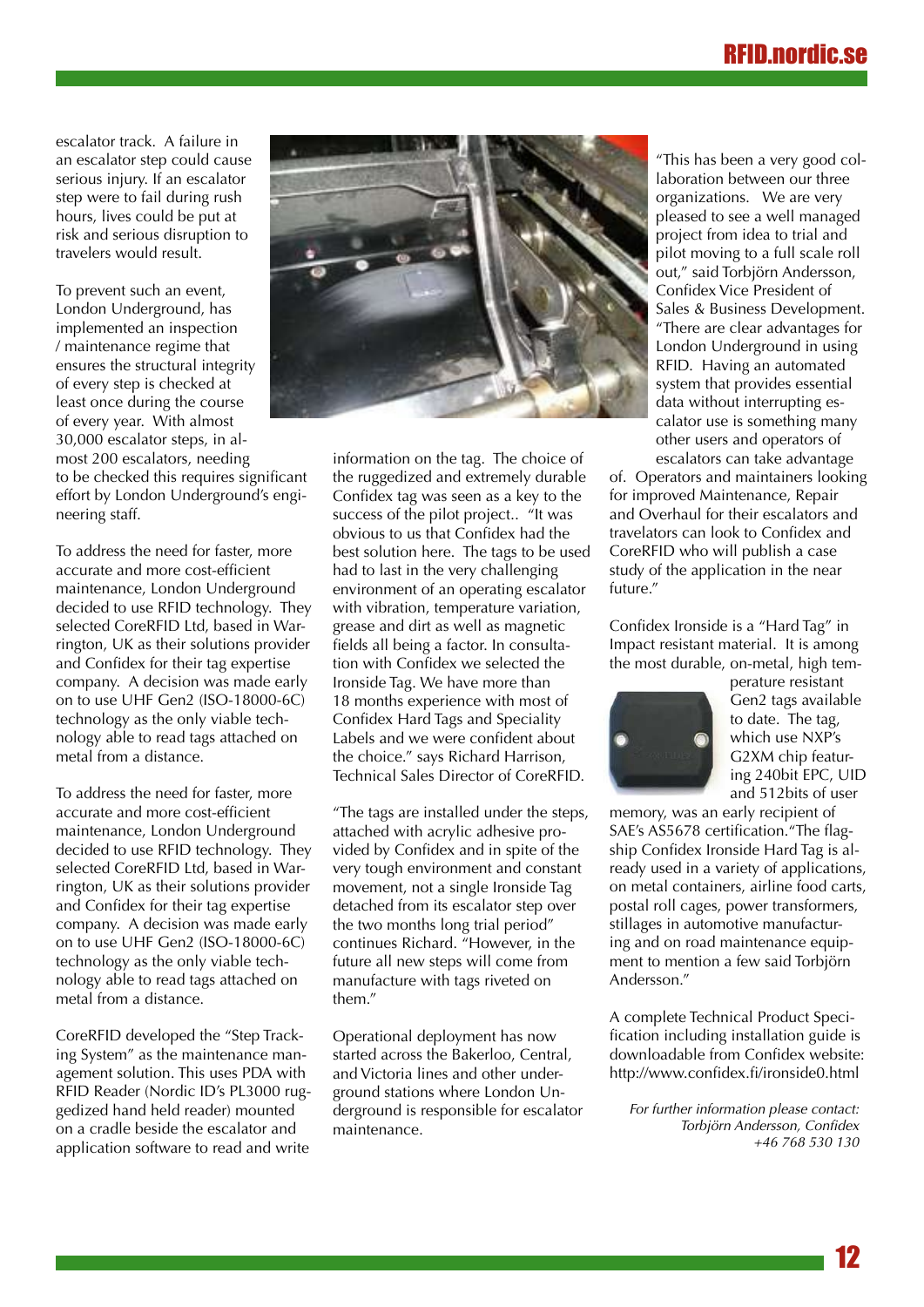# <span id="page-12-0"></span>UPM Raflatac's RFID tags ensure smooth car ferry travelling in Hailuoto

![](_page_12_Picture_2.jpeg)

# **UPM Raflatac supplies passive UHF RFID tags to Finnish Road Admistration's pilot on vehicle identification in Hailuoto island's car ferry traffic.**

Aim of the pilot is to ensure smooth passage to the ferry for all travellers, but especially for professional transportation and local residents. Before the pilot, constant misuse of a priority driving line destined for these two groups occurred on a daily basis causing provoking difficulties.

In the Hailuoto area, a licence with an embedded RFID tag is sent beforehand to all drivers entitled to use the priority driving line to the ferry. The licence is then shown through car's side window. When accessing the ferry, the system automatically identifies vehicles with appropriate RFID licences, and grants them access. Readers can identify RFID tagged licences through a window even from a distance of several meters. As a result access control to the ferry is significantly improved. The automated access control used in Hailuoto is based on a standard passive Gen 2 UHF system with UPM Raflatac's DogBone tags. Readers are connected to a server program via mobile network (GRPS). Administrators can follow and control the ferry traffic in real time from a web browser in any location. The complete solution has been developed by Vilant Systems. Thanks to encapsulation, the outside located, year-round RFID solution well endures challenging conditions, such as rain and frost. Due to Hailuoto's location in Bothnia, the northern part of Baltic Sea, this is crucial. UPM Raflatac's DogBone inlay was selected

to the pilot because of the reliable performance and excellent read range it provides.

"UHF technology offers an automated, reliable and robust way for personnel and vehicle tracking. The pilot uses cost effective passive RFID tags in vehicle identification, and is thus a remarkable opening even on a larger scale," says Jari Ovaskainen, Business Development Director, UPM Raflatac RFID.

The Finnish Road Administration's RFID pilot started in June 2008.

*For further information, please contact: Mr Jari Ovaskainen, Business Development Director, RFID, UPM Raflatac, tel. +358 40 353 2880*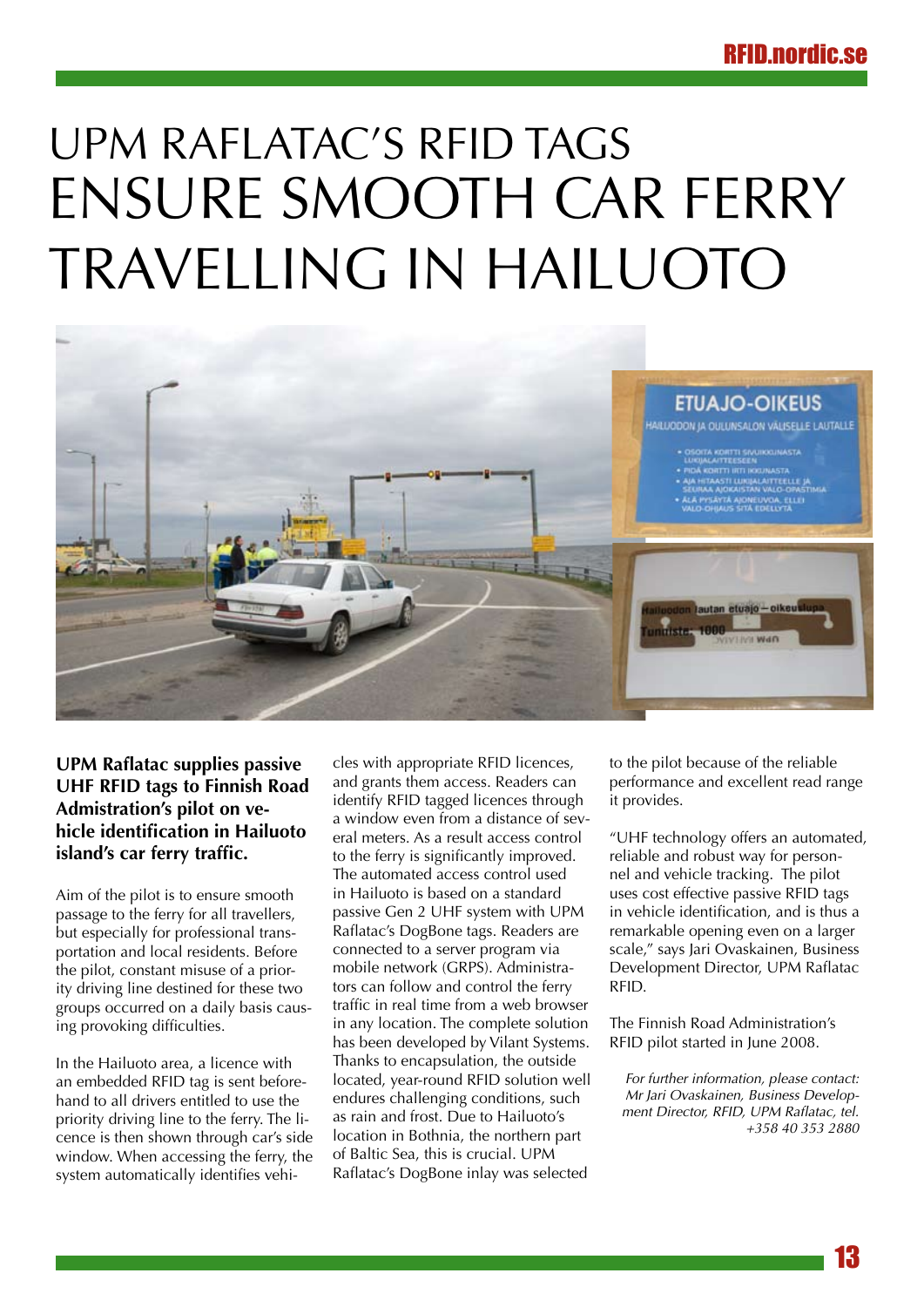# <span id="page-13-0"></span>State of Hawaii Department of Agriculture and Hawaii Farm Bureau use RFID

# **State of Hawaii Department of Agriculture and Hawaii Farm Bureau use RFID to track and trace fresh produce for food safety certification pilot program**

The State of Hawaii Department of Agriculture and the Hawaii Farm Bureau have partnered to deploy a three-year pilot RFID initiative. The Hawaii Produce Traceability initiative uses UPM Raflatac RFID inlays to track and trace fresh produce throughout the State's food supply chain. The innovative initiative, the first of its kind in the US, is designed to promote food safety by providing product visibility down to the farm or even field level. The RFID system provides detailed, real-time information which can be used to optimize the supply chain, enable recalls in less than an hour and improve inventory control.

In the first phase Lowry Computer Products developed an RFID solution leveraging hardware from Motorola and Symbol Technologies, and Globe Ranger system software. The system pairs waterproof labels with UPM Raflatac ShortDipole UHF inlays with the Lowry Computer Products' Fresh Harvest Solution to provide real-time supply chain data of when boxed produce is planted and harvested, what pesticides are used and when and where RFID-tagged boxes are scanned. The data is automatically uploaded into a database, where it can be used by program participants. It is also available for public review on the initiative web portal, www.hawaiifoodsafetycenter.org.

Growers were offered the opportunity to participate by either slap-and-ship tagging or usage of a hand-held RFID system. Boxed produce is read at the distribution center upon entry and exit of both the physical facility and cold storage. Tags are read again at the retailers' point of entry, removal from cold storage and at end of life. Both the distribution center and retailer use a fixed portal RFID reader.

Participants can use gathered data to optimize harvest productivity, strengthen food processing controls, increase cold chain visibility, reduce produce dwell time on shipping and receiving docks, accelerate transportation times between trading partners and improve inventory turns.

This enables them to optimize margins in the competitive food industry. In the event of a food recall growers can quickly identify if they are impacted, thus enhancing their brand and protecting revenues. Affected growers can localize the impact of relevant recalls to the field level, minimizing losses.

State officials are considering enhancements to the next two phases of the project, such as deploying RFIDenabled cellphones to enable more farms to participate, and implementing produce temperature tracking to reduce the threat of food spoilage. The initiative could be expanded to cover 5,000 State farms at full implementation.

"The Hawaii Produce Traceability initiative is an integral part of the State Food Safety Certification system," says Dr. John Ryan, Administrator, Quality Assurance Division, State of Hawaii Department of Agriculture.

*Growers were offered the opportunity to participate by either slap-and-ship tagging or usage of a hand-held RFID system.*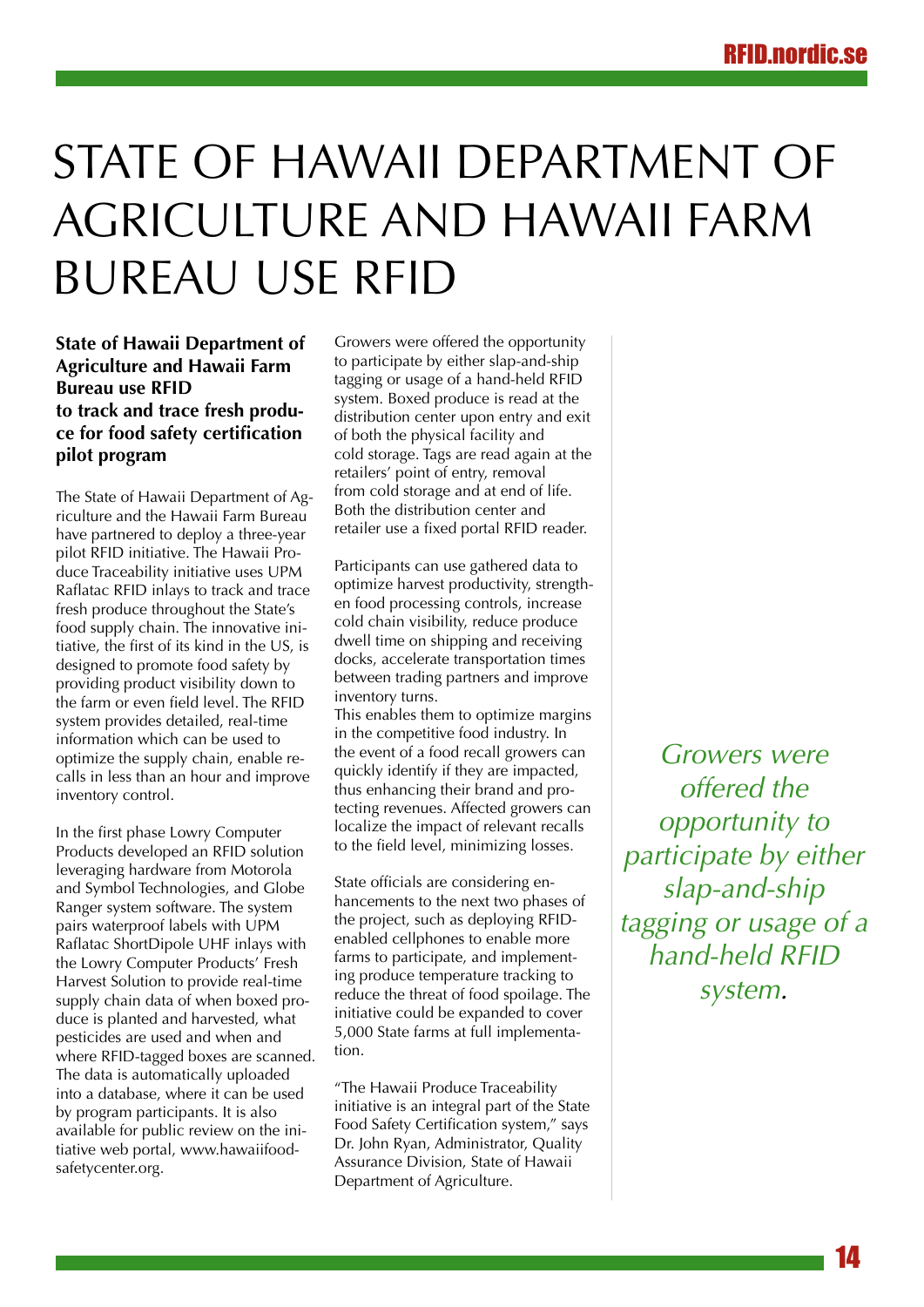*This project provides the backbone for future and more preventive closed-loop sensor technologies*

*Many of Hawaii's leading growers, distributors and retailers, have chosen to participate in this voluntary program*

"This project provides the backbone for future and more preventive closed-loop sensor technologies which are capable of measuring and reporting biocontaminants and temperature variations via the RFID system as produce moves through the supply chain. The RFID system will provide managers with improved realtime control over potential food safety problems and help to prevent widespread human and economic impact."

UPM Raflatac tag performance is currently being tested on shipments between Armstrong Produce and the Kaneohe, Hawaii Marine Base commissary. This important addition to the pilot program is in compliance with the Department of Defence RFID directives. "The Hawaii Produce Traceability initiative is providing UPM Raflatac with the opportunity to showcase the versatility and durability of its ShortDipole tag, which provides exceptional yields and performance throughout its lifecycle," says Jan Svoboda, Sales and Marketing Director, Americas, RFID, UPM Raflatac.

Many of Hawaii's leading growers, distributors and retailers, including Sugarland Farms, Hamakua Heritage Farms, Kula Country Farms, Maui Pineapple, Twin Bridge Farms, Kahuku Brand, Armstrong Produce and Foodland Stores have chosen to participate in this voluntary program. The initiative tracked several types of fresh produce including e.g. asparagus, eggplants, pineapples and tomatoes.

Funding for the pilot program was provided by the U.S. Department of Agriculture, Economic Development Alliance of Hawaii, Federal State Marketing Improvement Program, and Hawaii Farm Bureau Federation. The pilot has been awarded with a Computerworld Laureate Gold Medal for using information technology to benefit society.

*For further information please contact: Mr Jan Svoboda, Sales and Marketing Director, Americas, RFID, UPM Raflatac Tel. +1 805 312 4679 Dr. John Ryan, Administrator, Quality Assurance Division, Hawaii State Department of Agriculture Tel. +1 808 832 0705*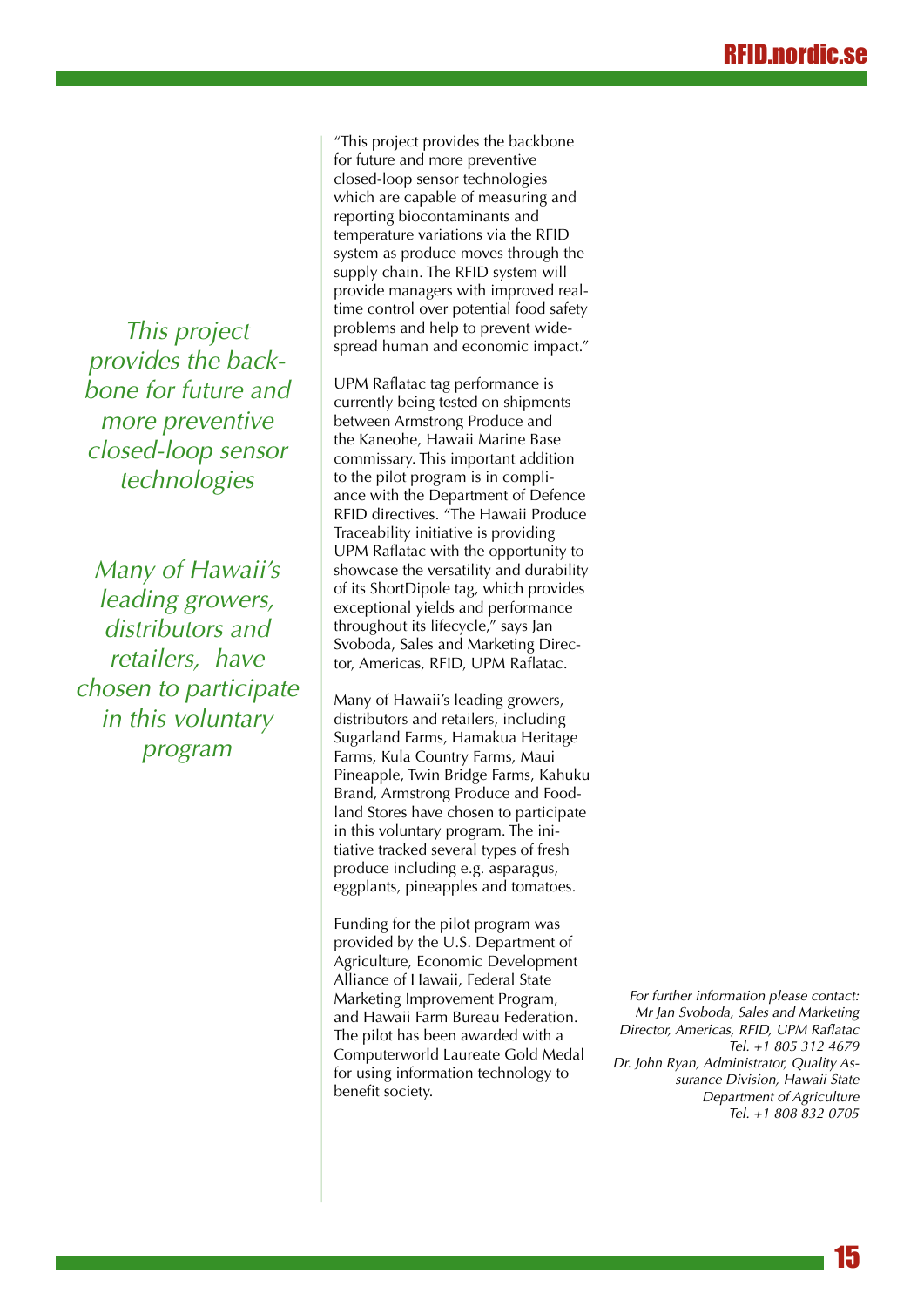# <span id="page-15-0"></span>Asset Management, Tracking and Tracing and Supply Chain – Transparency with RFID

**The increase in productivity in the companies is an important tool for holding one's own against global competition. But whereas production planners and engineers primarily concentrated on actual production, there is still enormous potential regarding logistics within the plants and the entire company. Radio Frequency Identification (RFID) is regarded as the key technology to make large progress in this field. Using RFID, it is possible to completely and automatically detect and record** 

## **1. RFID in industrial logistics**

Increasing productivity in companies is an important tool for holding your own in the global competitive environment. While production planners and engineers focused primarily on actual production, there is still great

potential for costefficiency across the board in logistics within plants and businesses.

It is becoming ever

increasingly important to have a command of logistics processes. As a result of globalization, production costs are accounting for a smaller proportion of the overall value created, while logistics costs make up an ever increasing share. According to calculations by the World Trade Organization (WTO), international trade grew at four times the rate of the global gross national product last year. The frequent lack of transparency is particularly problematic when attempting to optimize logistics processes: given the large number of organizations involved and the lack of data standards, information exchange between the parties concerned is barely possible. What's more, some of the objects in logistics simply lack a unique identity which is indispensable for facilitating tracking along the distribution chain. However,

without a unique identity, individual objects or consignments cannot be tracked without going to significant effort.

Radio Frequency Identification (RFID) is regarded as the key technology for "shining more light into the dark". RFID enables movements of goods to be recorded completely and automatically: there is no

*It is becoming ever increasingly important to have a command of logistics processes.*

need to limit yourself to spot checks, nor do you have to carry out manual process steps for detecting. The

precondition is, however, that all the distribution objects have to be fitted with an RFID transponder conforming to EPCglobal standard (Electronic Product Code). Smart labels, i.e. lowcost disposable labels with foil backs, are affixed to pallets and packages. Even though the price of smart labels has come down markedly in recent years, many businesses have so far shied away from making the investment in the requisite infrastructure (readers, antennas, software).

The costs associated with reusable containers, such as skeleton boxes, barrels or plastic boxes, are much more advantageous. Since these transport containers pass repeatedly through the cycle from the producer to the end customer, this lessens the costs of RFID transponders; therefore, a return-on-investment can be achieved more quickly. Therefore, high-grade data carriers can also be used here which offer better protection against environmental influences and mechanical stress.

Three applications can be implemented by equipping the containers with RFID:

- "Asset Tracking" to optimize the condition of the transport containers;
- "Tracking and Tracing" for the complete tracking of products and raw materials;
- • "Supply Chain Management" for automated transport of goods.

These applications are modular and can, therefore, also be introduced bit by bit, complying with the relevant standards.

# **2.**

## **Costs under control: asset management**

Asset management involves optimizing the stock of containers. First of all, it is important to ensure that there is always an adequate number available for shipping the goods produced. On the other hand, the stock should be kept as low as possible so as to tie up as little capital as possible. In addition, it is also a matter of reducing

**>>**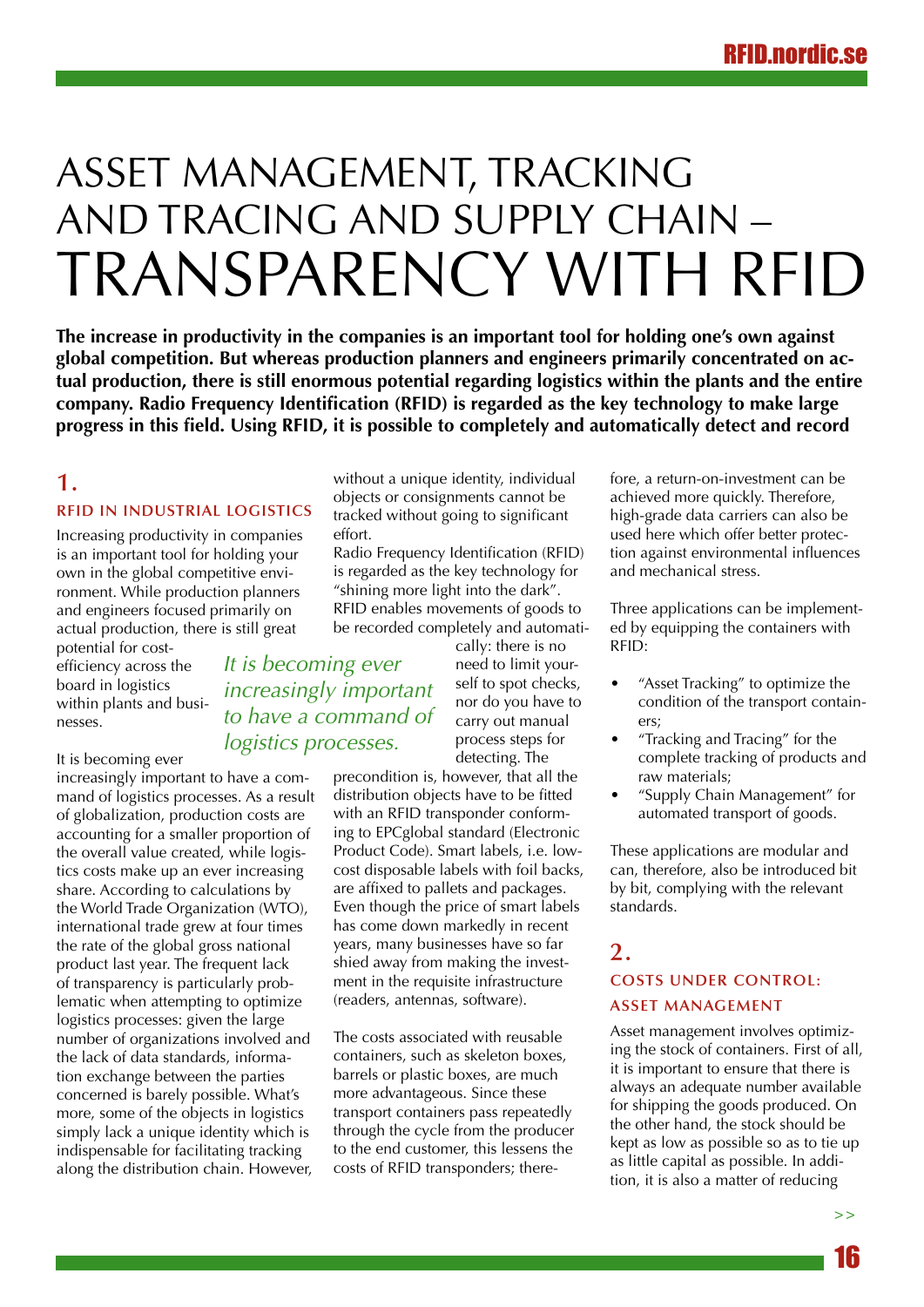stock depletion or improving secondary processes such as repair management.

RFID has proved to be a key technology in this application. Every asset, in other words, every drum, container or tool, is equipped with an RFID transponder (Figure 1). Since the radio chips are used for the entire service life of the container, transponders are used which are adequately protected against detergents, temperature influences or mechanical stress by a robust housing. The smart labels normally used in distribution logistics are too

connected to the company's production and logistics software (Manufacturing/Logistics Execution Systems, MES/LES) via RFID edgeware. The data on key performance indicators (KPI) undergoes further compression there. It is then analyzed by the businessmanagement systems. The advantage is that any movement in the assets is automatically tracked by the RFID without the need for manual intervention. At the same time, the only data processed is that which is actually required at the relevant level.

![](_page_16_Picture_4.jpeg)

*Fig. 1: The likes of transport containers are fitted with sturdy RFID transponders in industrial asset management.*

sensitive. Nevertheless, the chips frequently conform to the EPCglobal standard, which offers considerable advantages over other standards. Firstly, the industry can offer passive (and thus cost-efficient) data media with a wide range by approving the EPC-GEN2 standard. These transponders are available for a matter of a few euros, even with a strong plastic housing.

Furthermore, there is a need for RFID reader infrastructure. These systems can be designed as fixed installations on the loading gates or in the warehouse or as portable, mobile readers. Many applications can be implemented in a first phase with relatively few RFID readers. These readers are

#### **2.1 Tracking beer barrels**

One scenario to illustrate the implementation of a system of asset management throughout a company is the tracking of beer barrels. Demand for the expensive stainless steel containers is very seasonal, i.e. bottlenecks can quickly occur during the summer. Since the barrels are often not identified nowadays when they leave or arrive at the breweries, there is no simple way of tracking which customer still has (empty) barrels in its store and which customer has already returned all its barrels. Therefore, the breweries have to conduct manual checks to establish where the empties are located. Fitted with an RFID transponder, they could tell precisely and

automatically which barrel has been delivered and where, and whether this barrel has been returned yet.

There are further advantages for internal processes. Whenever, for example, a barrel is taken out of circulation because it is damaged, it has to be re-examined in the repair center. Since these containers do not have unique identities, it is impossible to keep an electronic record of the life cycle and condition of the barrel. RFID allows all this information to be saved directly in the transponder. The transponder may also be used to save goods-related information, e.g. type of beer, alcohol content, best-before date, other benefits arise. Nowadays, the documents which accompany a consignment can go missing or no longer be able to be assigned precisely. Where any uncertainty exists, the goods have to be destroyed due to the stringent food regulations. This may also be a significant factor in the business-to-business environment, e.g. when raw materials or semi-finished products are supplied in the food industry. If the data is saved in the RFID transponder, it is almost inextricably linked to the goods; the loss of accompanying documents ceases to be a problem.

However, the example of "barrel tagging", i.e. affixing RFID transponders to barrels, also presents a problem as far as the radio technology is concerned. Because the barrels are made of metal, reflections and shielding play a significant part. Consideration also has to be given to the mechanical conditions: it is important to ensure that the transponder does not become damaged during the journey from the brewery to the end customer (conditions may be rough). Thus, standard transponders may not be used for this. Therefore, comprehensive testing is required before every introduction.

### **2.2 Asset management in practice**

RFID-based asset management has been successfully implemented at Siemens Power Generation (PG)'s Berlin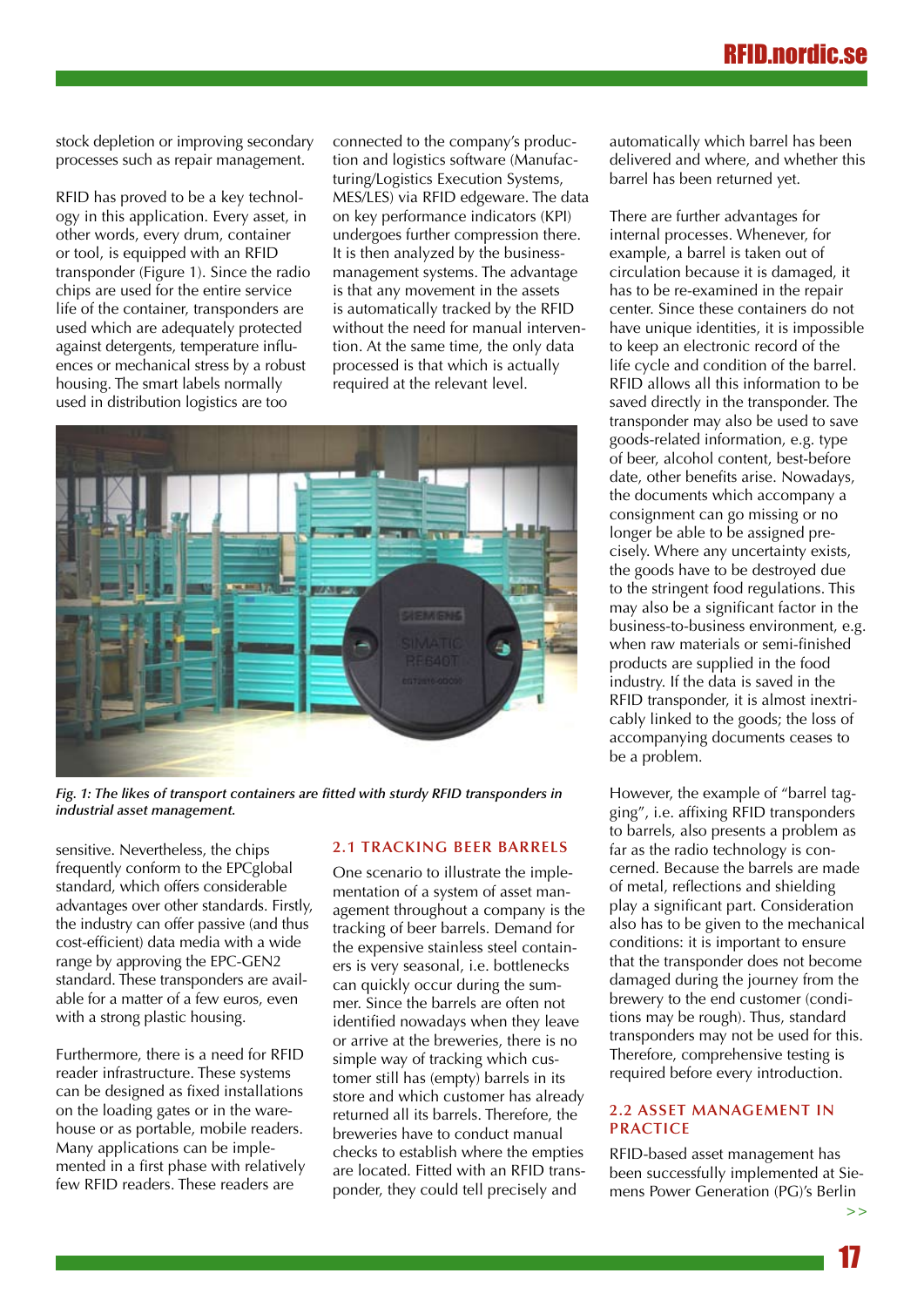# RFID.nordic.

plant where turbines are produced for gas-fired power stations. Blades made from highly heat-proof steels are an important part of the turbines. The workpieces are held in the machining centers in jigs which vary depending on the model and size of blade. There are 3500 of these jigs in the

to the production area, recording the details of every single tool as it enters and leaves the area (Figure 2). Used in conjunction with warehouse-management software, this has enabled tool planning to be simplified, and error rates have come down considerably – with manageable cost and effort.

![](_page_17_Picture_3.jpeg)

*Fig. 2: Expensive special tools (left) are managed with RFID at Siemens Power Generation. RFID antennas control the use of tools at the entrances to the production area (right).* 

production facility at PG. The jigs are subject to extremely high dimensional accuracy because they have a direct impact on the quality of the end product. Therefore, the jigs undergo regular testing and gauging by the plant's own Tool-Making facility. In the old system this was documented with a sticker, although this meant that the actual information was not available on the jig. Consequently, Production Planning did not have reliable data to hand to indicate whether there would be a jig available of optimum quality at the scheduled time.

All the tools in the new system have been fitted with RFID transponders. They must be particularly robust in their design: the requirements were a high reading rate when fitted on metal, as well as adequate immunity to the effects of cooling water, lubricant and strong electromagnetic fields. UHF antennas have been erected at various points, such as at the entrance

# **3.**

### **100 per cent traceability: Tracking and Tracing**

The concept can be broadened by tracking not the container, but rather its contents, by RFID: this is made possible by marrying the product and transport container data. However, a problem arises with the UHF transponders which are currently in use: RFID chips currently only support one identification number. If the container is identified via this chip, the assignment to the product takes place via a database. On the one hand, this contradicts the idea that RFID chips carry all the relevant data. On the other hand, the timing also has to be taken into consideration: since the containers are used repeatedly, they contain different products from different production batches each time around. This needs to be taken into consideration in the analysis of the data.

However, the individual product's identification number can also be saved directly. This is where one of the key advantages of the RFID comes to the fore: the virtually unrestricted possibility of reprogramming the transponder data. This means that whilst the transponder remains physically connected to the container, it always contains data relating to the current product contents. The drawback: the container can no longer be identified as an asset.

From the point of view of standardization, which has yet to resolve this problem, assigning the product and container via suitable software appears to be a "cleaner" solution: ultimately the RFID transponder identifies the container first of all, it only identifies the product indirectly. However, the container identifiers then have to be linked to the product data in the company's databases, which may require connection between different database systems. "Enterprise Service Bus (ESB)" architecture is very advantageous here because the requisite rules on combining data do not have to be "programmed" into the existing applications. This makes it markedly easier to "interconnect" the existing databases.

However, as soon as the actual goods can be identified via the transponder on the container, various other applications can then be supported. A first step which can be performed within a company is to track and trace the life cycle of a product, i.e. recording all the stages of production and logistics for a particular product. This is important for generating complete documentation automatically in order to satisfy statutory requirements, such as those in the food industry, or in order to optimize the company's own processes by means of greater transparency. Put simply, it is a matter of recording all of the relevant stages of production. What was done with the specific product, and when? Where did the outsourced parts or ingredients come from? Which test results were obtained during quality control? And where was the product then delivered to?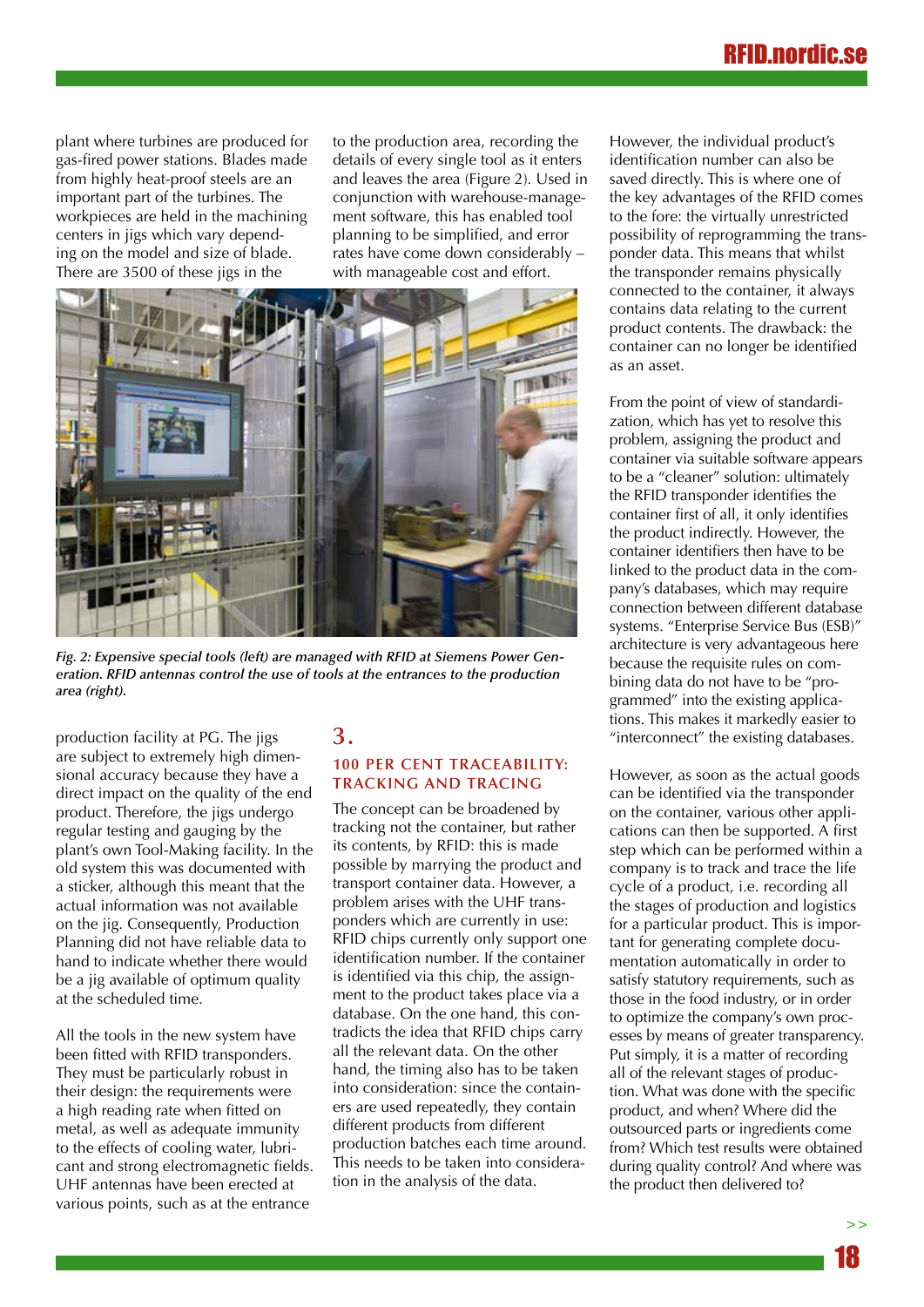#### **3.1 Tracking and Tracing in practice**

This type of concept was implemented by Grupo Leche Pascual, for example, a Spanish firm which manufactures liquid egg-based products. Its problem was that the eggs came from a number of poultry farms dotted around Spain, and a particular batch's origin could only be tracked in production with considerable effort. However, should quality problems arise on a farm, all the eggs and egg-based products affected would have to be taken out of

automatic settlement with suppliers.

The RFID application now enables the Spanish food producer to meet the stringent food standards on tracing and quality assurance. Real-time tracing also makes for more effective production planning, enabling down time to be avoided. Not least of all, this "monitoring" has also enabled Leche Pascual to save on costs due to reduced loss of materials. The company has, thus, been able to optimize its logistics and improve the quality of its products.

![](_page_18_Picture_5.jpeg)

*Fig. 3: Grupo Leche Pascual uses RFID to allow it to track its egg-based products at all stages thanks to the use of RFID-tagged trolleys. By equipping the refrigerated trucks with antennas, there was no need to install RFID infrastructure at their suppliers' farms.*

circulation as quickly as possible, albeit only those containing raw materials supplied by that very manufacturer. In order to solve this problem, RFID transponders were fitted to all the Leche Pascual trolleys which were used to transport the eggs. RFID anntenas conforming to the EPCglobal standard were fitted directly into the refrigerated trucks, enabling a complete system of monitoring to take place from the moment the eggs were collected from the farm. The RFID data is supplemented by using other sensors, such as those for the Global Positioning System (GPS) and for temperature control. Other anntenas are also set up in production, e.g. when the eggs are weighed. Identification via RFID is applied here for the purposes of quality control and for

### **4. Controlling dynamics: Supply Chain Management**

Whilst asset management generally remains limited to one company, Tracking and Tracing has enabled suppliers to be incorporated under certain circumstances. However, comprehensive analysis and optimization of the supply chain are only a small step away once the RFID infrastructure is also in place outside the company. Tracking and Tracing initially requires a combination of container and product IDs. Once this has taken place, an electronic delivery advice with the container number can be automatically generated when goods are dispatched, for example, and be transmitted to the consignee. When

the goods arrive, the latter can conduct a 100% check by RFID to ensure that the correct goods are actually on a particular pallet. All mistakes, such as incorrect deliveries, can now be detected early, without having to go to the effort of intervening manually. The transparency which this creates is so important to the likes of the major commercial operations that they are gradually requiring their suppliers to affix RFID chips to their pallets.

Other industries are also considering introducing RFID to optimize their logistics processes. The car-manufacturing industry, which has been using RFID in production for over 20 years, is now also aiming to use this technology for supply logistics. As with other supply chains, this is primarily about achieving greater transparency through the supply chain. This comprises both the tracking of consignments of goods (where are the goods at present?), as well as the avoidance of errors. Container management, i.e. tracking the transport boxes frequently used in this sector, is of particular interest. Therefore, Odette, the umbrella organization for the European carmanufacturing industry, is working on standardizing RFID data for container management on the basis of EPCglobal. Island solutions that agreed a manufacturer and a supplier are particularly unfavorable in the car-manufacturing industry because the large system suppliers like Siemens VDO or Bosch produce parts for a number of manufacturers: consequently, it would be unimaginable to have different RFID systems per customer. On the other hand, there is no need to affix smart labels to the individual items if the transport containers are tagged.

# **5. Recap**

RFID technology offers great, promising opportunities for furthering the automation of industrial logistics. Whilst there may still be hurdles to cross in standardization, the projects which have been implemented confirm that the technology works in practice, in particular in terms of cost efficiency.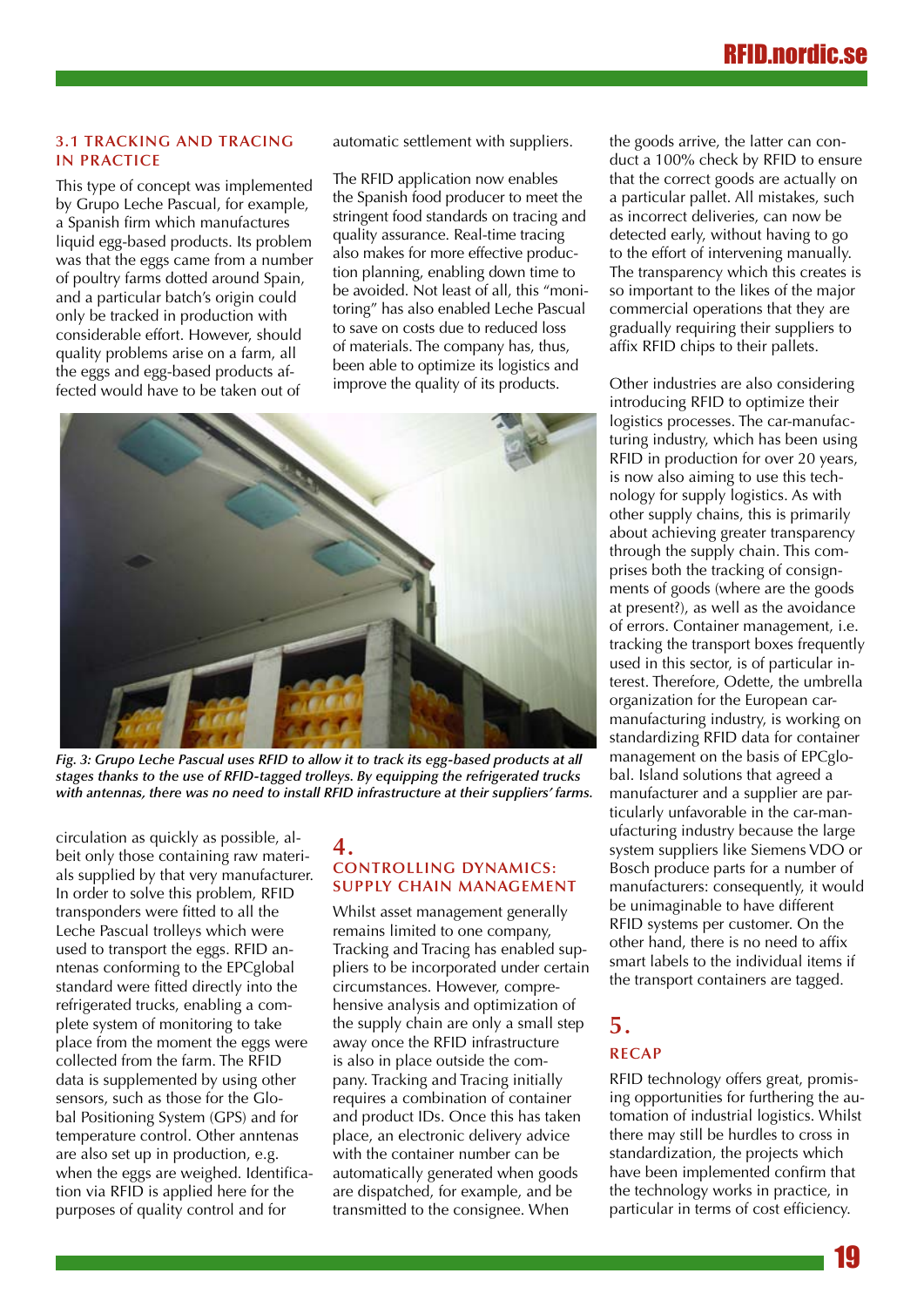# <span id="page-19-0"></span>UPM Raflatac and Blue Spark Technologies partner to drive battery-assisted passive RFID research and product development

**UPM Raflatac and BlueSpark Technologies are pleased to announce a recently formed partnershipspecifically targeting the development and launch of new and innovative products and applications in the emerging battery-assisted passive (BAP) RFID market.**

Both companies bring to the alliance deep and unique product knowledge and engineering expertise applicable to BAP RFID technology. UPM Raflatac is a world-leading developer and supplier of HF and UHF radio frequency identification (RFID) tags and inlays. Blue Spark is an industry-leading supplier of thin, flexible-printed battery solutions for use in a host of industrial and consumer applications, including RFID and smart cards.

The research and development partnership has been enabled by the launch of a new EPC Gen2 batteryassisted passive RFID chip from Swiss-based EM Microelectronic. EM's new EM4324 RFID chip is capable of battery-assisted read ranges of up to 40 metres (131 feet) and features a 1024-bit, non-volatile memory. The chip also includes a 'low battery' alarm. Radio frequency performance and durability assurance will be provided by UPM Raflatac's tag and inlay design capabilities, supported by the company's worldwide production and testing facilities. Power will be supplied by a variety of Blue Spark's thin, flexible-printed battery solutions, including the ultra-thin Blue Spark UT Series.

"UPM Raflatac is well known for its excellence in passive technology and as a passive inlay market leader. Entry into a new market requires the best possible partners to meet industry requirements and expectations. Battery-assisted RFID inlays excel in applications demanding a longer read range and robust reading," says Samuli Strömberg, Vice President, Marketing, UPM Raflatac, RFID.

"Blue Spark is excited to partner with industry leader UPM Raflatac. Together, we can leverage our knowledge and experience to create a virtual 'idea factory' that will enable us to develop and test exciting new products built around our respective technologies and bring them to market in a timely way," says Gary Johnson, President and CEO of Blue Spark Technologies.

Both companies view battery-assisted passive RFID as the next chapter in the evolution of the RFID market. BAP effectively bridges the gap between pure passive RFID technology and high-end active and real-time location systems (RTLS), from both the price and performance standpoints. The companies are focusing their efforts on the development of high-volume BAP RFID-enabled products for consumer, life sciences and industrial markets.

*For further information please contact: Mr Samuli Strömberg, Vice President, Marketing, RFID, UPM Raflatac, tel. +358 40 740 9588 Ms Suzette Sexton, B lue Spark Technologies, Outlook Marketing Services, Inc., tel. +1 847 465 8700 x14*

*Both companies bring to the alliance deep and unique product knowledge and engineering expertise applicable to BAP RFID technology*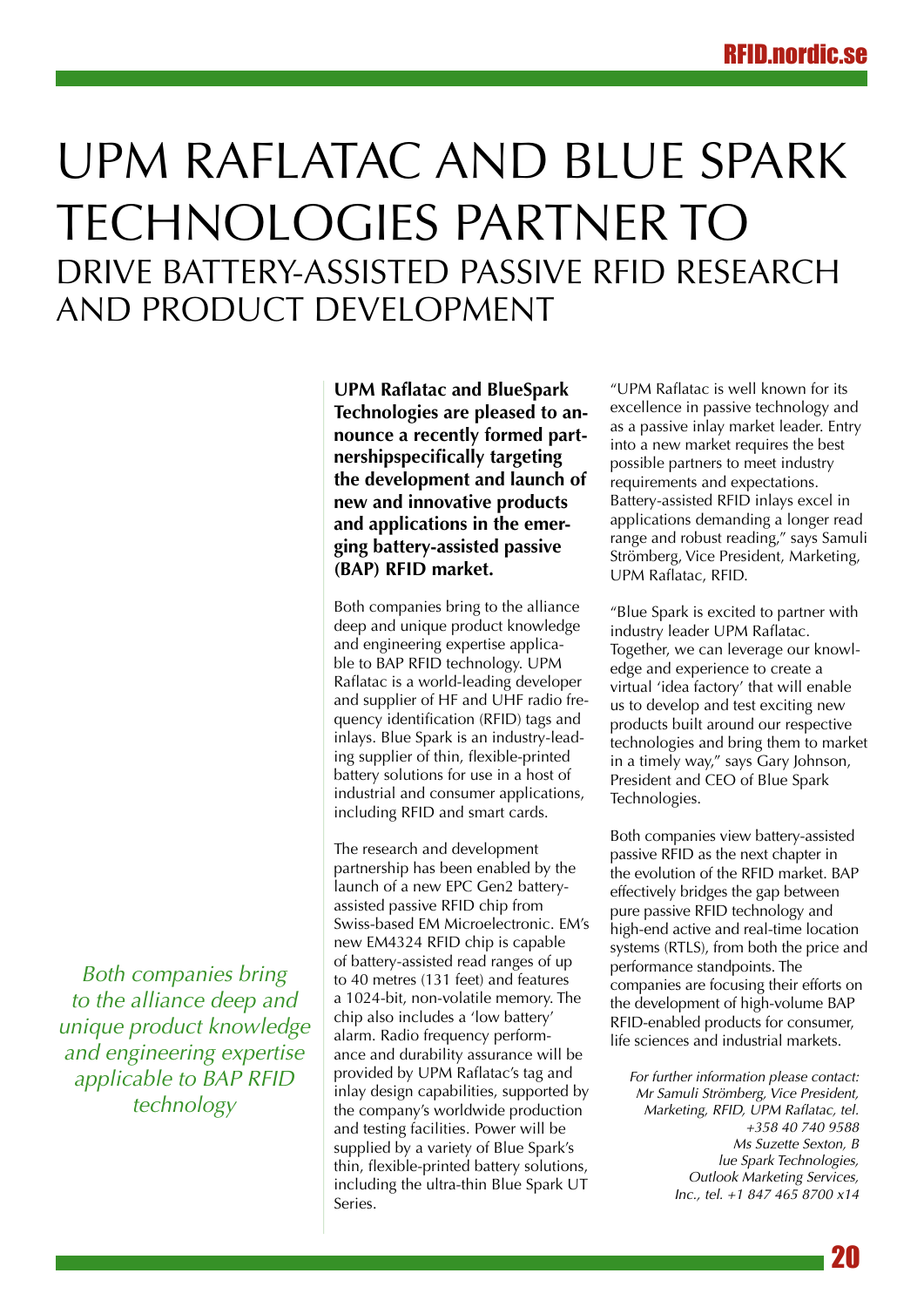# RFID.nordic.se

# <span id="page-20-0"></span>Contact RFID Nordic organisation

*Associated:* **AMD**

P

Leif Nordlund +46 73 625 40 61

### **ACSC International**

Birgitta Hansson Box 119, 599 23 Ödeshög Tel 0144 10 000 Fax 0144 100 82 Mobil 0706 42 42 88 birgitta.hansson@acsc

 $\mathcal{C}$ **ADAGE Solutions** Juha Rajala Box 10021, 952 27 Kalix Tel 0923 668 81 Fax 0923 668 88 Juha.rajala@adage.se

F *samarbete med:* **AIM Denmark** Arne Rask, ordförande ar@logisys.dk

*samt* F

**AIM Europe** milagros@aimglobal.org

#### $\sqrt{ }$

**AdhTech AB** Peter Nilsson Box 22023 250 22 Helsingborg Tel 042-25 60 21 Mail contact@adhtech.se www.adhtech.se/

#### P

**Areff Systems AB** Fredrik Martinsson Verkövägen 102, 371 65 Lyckeby Tel +46 455 61 66 02 Mobil +46 733 526102 Mail fredrik.martinsson@areff.se

#### $\sqrt{ }$

**AVISTA TIME** Ulf Gullstedt Färögatan 33 164 51 Kista Tel 08 545 705 16 Mobil 070 663 78 00 ulf.gullstedt@avistatime.com

 $\sqrt{ }$ **BnearIT AB**

Spantagatan 2 973 46 Luleå +46 920 211 800 anders.hermansson@bnearit.se

#### $\cup$ **BOLIDEN Mineral AB**

Bert-Ove Johansson Box 85, 982 21 Gällivare Phone +46 970 735 34 Bert-O.Johansson@boliden.com

#### C

**CAPGEMIN** David Glans Gustavslundsvägen 131, Box 825 161 24 Bromma Mobil 0736 737355 david.glans@capgemini.se

#### P **Civil ID Systems**

Pierre Wincent Box 933, 194 29 Upplands-Väsby Tel +46 8 626 85 60 Pierre.wincent@civilidsystems.com

#### C **CombiQ AB**

Gjuterigatan 9 Science Park 553 18 Jönköping Tel +46 705 74 04 72 torbjorn.birging@combiq.com

#### P **Confidex Ltd**

Torbjörn Andersson Haarlankatu 1, 33230 Tampere, Finland +46 768 530 130 (mobile) +358 10 424 4100 (office) Skype ID: lakselva torbjorn.andersson@confidex.net www.confidex.fi

#### P C

**DataFångst Svenska AB** Brännögatan 9A, 211 24 Malmö Lars Enoksson Mobil +46 709 41 67 87 Lars.enkosson@datafangst.se

#### $\Gamma$ **DATEMA**

F

SolnaStrandväg 98 Mobil: 0708 89 74 85 Tel 08 517 150 80 (00 vx) Fax 08 28 77 05 joakim.dahlberg@datema.se

*I samarbete med:*

#### **Eforum i Standard**

Postboks 242, 1326 Lysaker Tel 67 83 86 93 post@eforum.no

#### C **Electrona-Sievert AB**

Erik Surén Gårdsvägen 4, 169 70 SOLNA Tel 08 447 31 00 erik.suren@electrona.se

#### $\Gamma$ **ELGAB**

Lars-Göran Johansson Atlasvägen 777 34 Smedjebacken Tel +46 240 760 20 l-g.johansson@elgab.se

#### C **ESCS AB**

christer@escs.se Heberg117, 31196 Heberg Besök Skreavägen 5 0346-13075. ,0705088403 www.escs.se

#### M

**ExpoIT24** leif.ewald@expoit24.se +46 70 639 48 34 www.expoit24.se

#### P **FERROXCUBE**

Rolf Lindgren Seminariegatan 29B 752 28 Uppsala Tel +46 18 509 02 40 Mobil +46 70 659 0205 Rolf.lindgren@ferroxcube.com

## $\sqrt{ }$

**FREE2MOVE** Dan Hellgren Serlingsgatan 7 302 48 Halmstad Tel 035 15 22 60 dan.hellgren@free2move.se

#### $\cup$ **Handelsbanken**

Henrik Sirborg Tegeluddsvägen 31 115 82 Stockholm Mobil 070 - 53 156 34 hesi02@handelsbanken.se

#### $\Gamma$ **HENCOL**

Henrik Östergren Mosskroken 24 167 56 BROMMA Tel +46 8 26 91 49 Cell +46 70 733 36 78 info@hencol.se

#### P **HP**

Kent Roger Wistam Gustav lll Boulevard 36 169 85 SOLNA Tel 08 524 910 00 kent-roger.wistam@hp.com

#### C **IDENTEC SOLUTIONS**

Blekingegatan 3 554 48 Jönköping Tel +46 36 13 50 80 Fax+ 46 36 13 51 80 Mobil +46 708-139454 aboman@identecsolutions.com

#### $\overline{C}$ **IDENTEC SOLUTIONS Norway AS**

(formerly Wtek AS) Skarpengland 4715 ØVREBØ, Norway Phone: +47 38 13 91 53 Fax: +47 38 13 96 91 Mobile: +47 951 16 047 E-Mail: mona@identecsolutions.no

#### P

**INTERMEC** Fredrik Lindqvist Vendevägen 85 B 182 91 Danderyd Tel 08 622 06 57 fredrik.lindqvist@intermec.com

*I samarbete med:*

#### F **Kompetansenettverket eforum**

i Standard Norge August Nilssen Prosjektleder Tlf dir: 67838689 Mobil: 90140566 http://www.eforum.no/

#### *I samarbete med:* F

#### **KTH Information and Communcations Technology** LI-Rong Zheng

Box Elctrum 229 164 40 Kista +46 8 790 4104 lirong@imit.kth.se

#### C **C** = Consultant **P** = Producer **U**= User **F** = Federation **M**=Media

**LearningWell** Cylindervägen 18 Box 1113, 131 26 NACKA STRAND +46 70 332 84 70 gunnar.ivansson@learningwell.se

#### $\Gamma$ **LITIUM**

Hans Börjesson Giuterigatan 9 553 18 Jönköping Tel +46 704 21 04 04 hans.borjesson@mapps.se

P

**Logopak Systems AB**  Lilla Bommen 1 SE-411 04 Göteborg Tel 0 31 - 700 12 30 mobile: 0709 - 67 84 70 fax: 031 - 15 12 01 mail: LThuring@Logopak.se web: www.logopak.se

#### P

**MECTEC Elektronik AB** Joachim Holgersson Agnesfridsvägen 189 S-213 75 Malmö Tel 040 689 25 01 (Direct) Mobil 070 354 75 01 (Mobile) Växel 040 689 25 00 (Switchboard) Fax 040 689 25 25 (Fax) joachim.holgersson@mectec.se http://www.mectec.se

## M

**MEDIAPLANET** Richard Ohlsson Norrlandsgatan 22 111 43 Stockholm Tel +46 8 545 953 00 richard.ohlsson@mediaplanet.com

*Associated:* Björn Söderberg Mobil 073 805 09 00 Bjorn.soderberg@kiwok.com

#### M **MENTOR ONLINE**

Lars Nordmark Tel 042 490 19 17 Fax 042 490 19 99 Mobil 0709 75 99 42 Mats.b@mentoronline.se

#### P **MOTOROLA Enterprise Mobility**

Jonas Folkesson Solna Strandväg 78, 171 26 Solna +46 8 445 29 23 Mobil +46 733 35 29 23 Jonas.Folkesson@motorola.com

#### P **NILÖRNGRUPPEN AB**

Per Wagnås Box 499, 503 13 Borås Tel +46 33 700 88 53 Mobile +46 70 915 18 67 Per.wagnas@nilorn.com M

#### **nord-emballage**

Bo Wallteg Bankvägen 30 262 70 Stöveltorp Tel 042/207166 Mobil 0703/207163 bo.wallteg@n-e.nu **>>**

![](_page_20_Picture_85.jpeg)